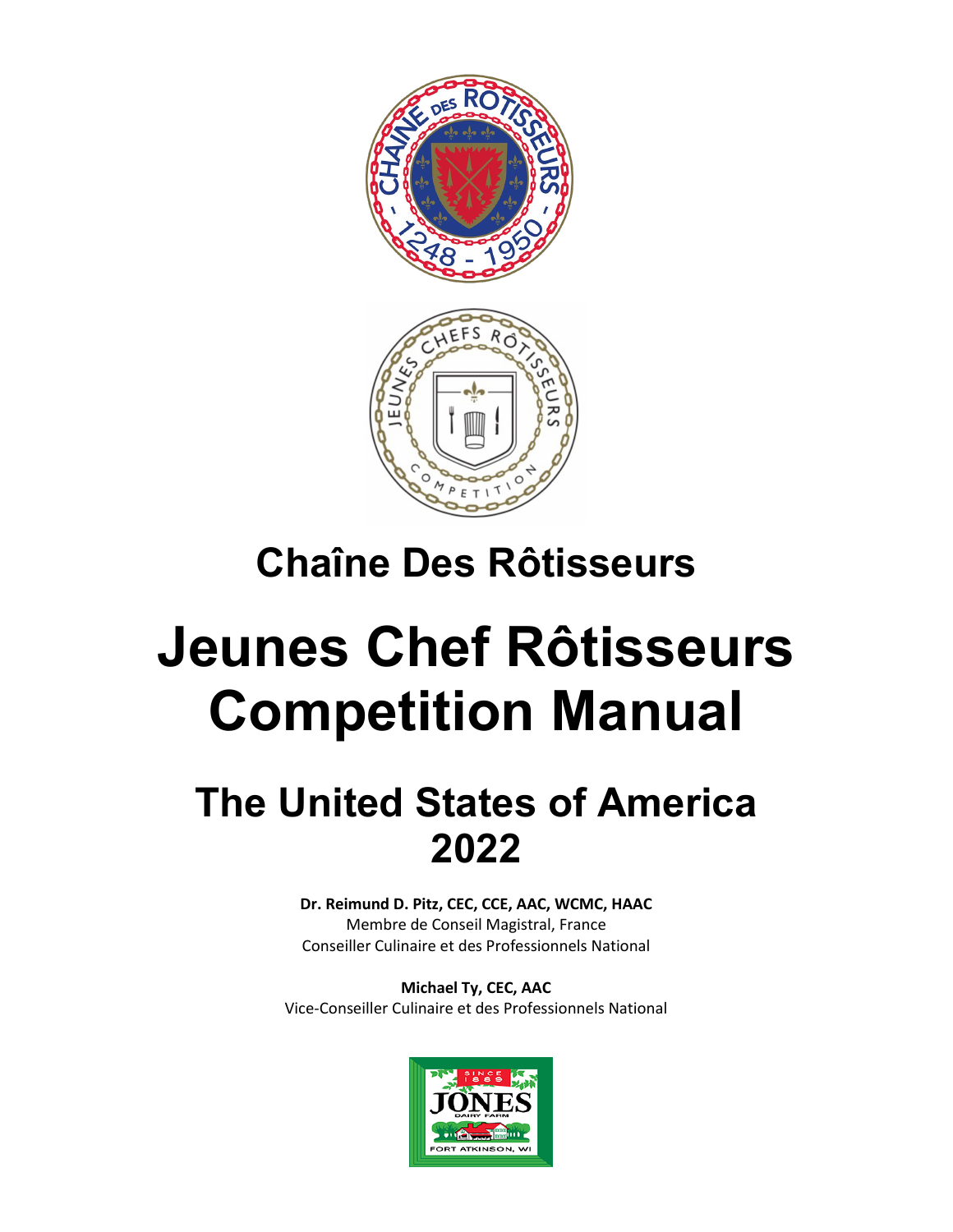

# **October 15, 2021**

Baillis, Regional Conseiller Culinaires, Baillis Provinciaux begin to contact and identify competitors for the regional competitions, which may involve creation of local Bailliage competitions to select one possible regional competitor.

# **On or before October 31, 2021**

Final day to post the date and location of regional competitions for 2022 with the Conseiller Culinaire et des Professionals National and the Chaîne National Office. Soon thereafter check the accuracy of the posting by the National Office and let them know of any corrections that may be needed.

# **On or before April 02, 2022**

Complete regional competitions and submit winning chef's personal information with completed application to Conseiller Culinaire et des Professionals National and Chaîne National Office.

# **June 02-04, 2022**

### **National Competition and Culinary Weekend**

(Competition scheduled for June 03 & 04, 2022 in Atlanta, GA at Schular Institute LLC for consideration as competitor in international competition in 2022 & 2023, dates and venue currently unknown)

### **September 2022**

(Anticipated for 2022 Winner)

### **International Competition**

TBD

**Reimund D. Pitz, CEC, CCE, AAC, WCMC, HAAC Membre de Conseil Magistral, France Conseiller Culinaire et des Professionnels National** 4800 South Orange Avenue, Orlando, FL 32806 Email: [chefpitz@gmail.com](mailto:chefpitz@gmail.com) Mobile: 407-468-7443 Office Phone: 407-851-6980

Michael Ty, CEC, AAC Vice Conseiller Culinaire et des Professionnels National PO Box 11388, Las Vegas, NV 89111 Email: [Michael@mtcuisine.com](mailto:Michael@mtcuisine.com) Mobile (702) 604-7294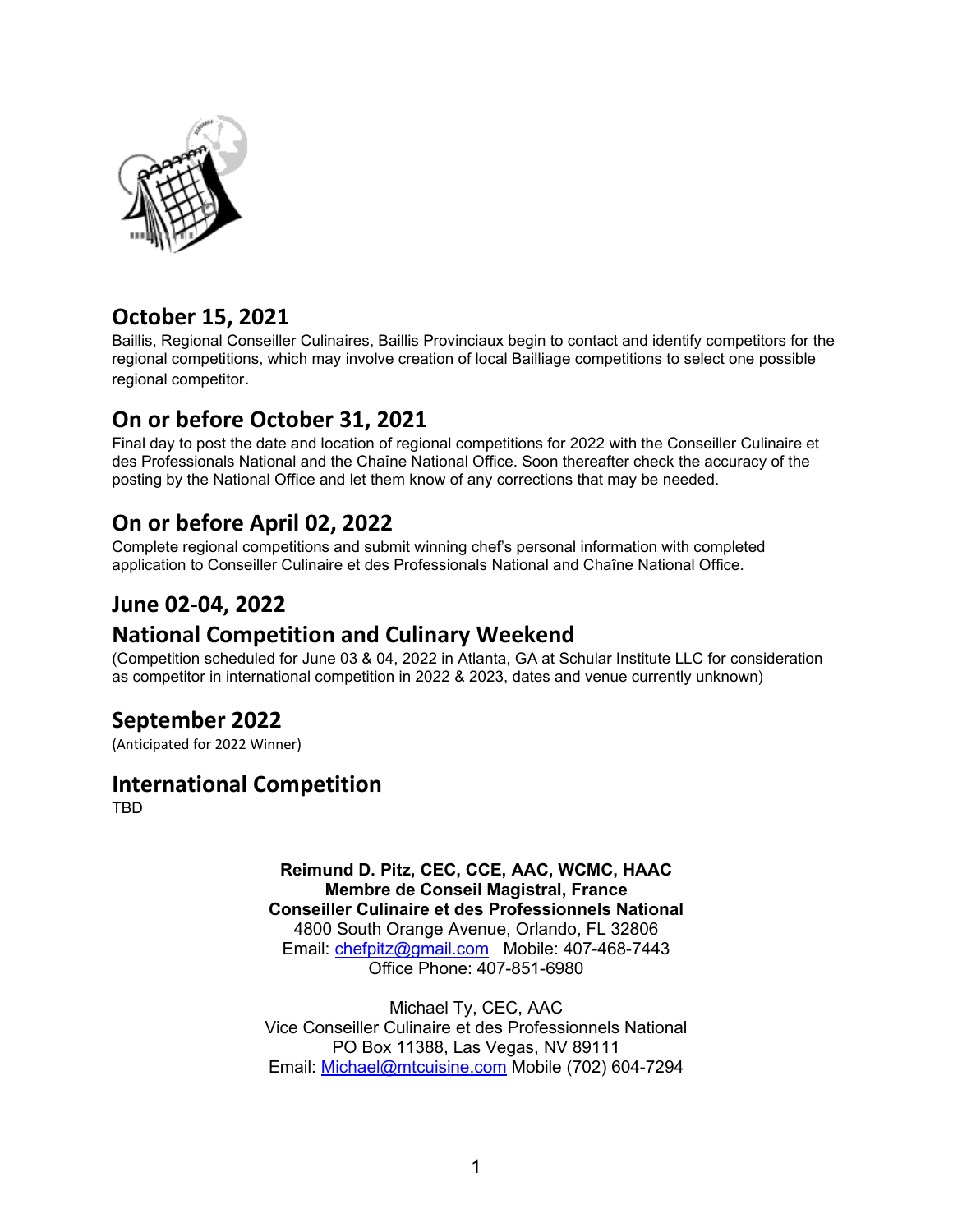# **Mission Statement**

The purpose of this competition is to encourage and promote the culinary expertise of *young Chefs under the age of 27 (Competitors must be born on or after October 1, 1996 to be eligible) by exposing them to a competitive environment with their peers. This competition will offer the opportunity for the Jeunes Chefs to showcase their talents and creativity in a fair, unbiased, and professional forum.* 

*Our national competition to be held in 2022 will be to determine our winner for 2023 and 2022. These persons will be considered for representing the Bailliage des Etats-Unis in 2023 respectively Jeunes Chef Rotisseurs competition. It is our desire to afford mentoring for our 2022 winner and may allow that person to compete. Young chefs entering this competition are agreeing to participate in training and being available to participate in an international competition in or about September 2023.* 

# **General Organization**

### **Name**

The name of the competition is **The United States Jeunes Chefs Rôtisseurs Competition**. The competitors are referred to as **Jeunes Chef Rôtisseurs** or **Jeunes Chefs.** In order to protect the importance and prestige of the competition, in both a national and international forum, all printed material needs to comply with the style exhibited in this Manual. *For the purpose of consistency all regional competitions must comply with this Manual. All competitors must be sponsored by a Bailliage in the same specific Chaîne region in which the competitor is participating. For a young chef to be eligible to move on to the International Competition he or she must be employed by a Chaîne member chef and be approved by the Conseiller Culinaire et des Professionnels or the Vice Conseiller to represent it as a competitor in the international competition.*

### **Competitors**

In order to attract the highest quality potential competitors to the regional competitions all young chefs, intending to participate, *must be interviewed and must qualify in accordance with the criteria specified in this Manual*. *Only 1 competitor will be allowed to compete per establishment (single employment location).*

Ideally, the sponsoring Bailliage's Vice Conseiller Culinaire will interview the potential competitor and ensure that he/she is familiar with the mystery box competition format and has prepared several mystery boxes with mentoring by a Chef before the actual competition. This can be delegated to another Chef in the community, but it cannot be the chef of the current employment place of the competitor or an instructor at the school of the competitor, should he/she be a student chef. If none of the above chefs are available, the interview must be completed by the Conseiller Culinaire Provincial of the region. He or she will also be responsible for communicating with the Baillis of his/her region in writing with the names of all competitors and indicate that they have met all the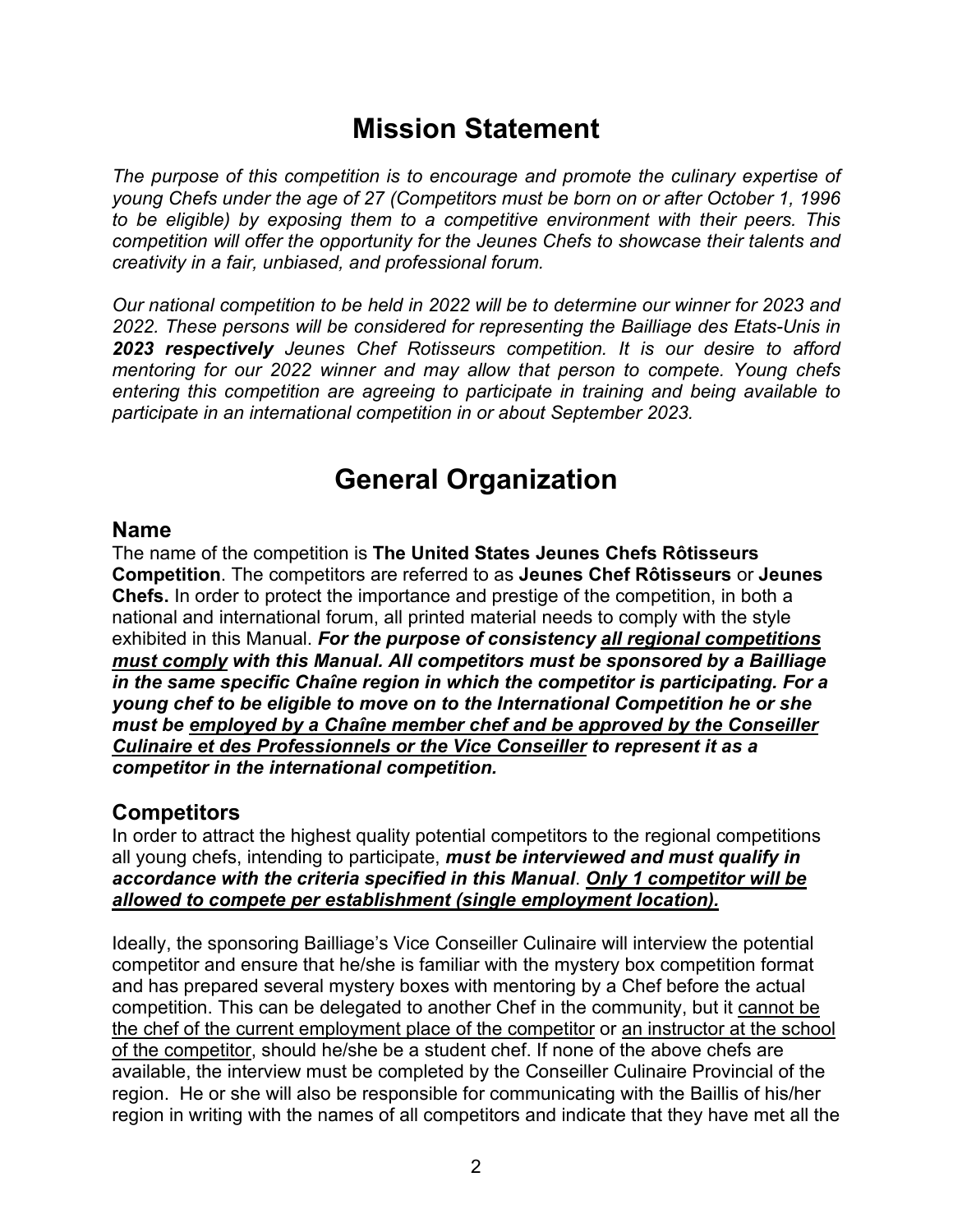criteria to receive final review conducted with the Bailli Provincial for his/her respective region.

It is imperative that the *competitor(s) have previous culinary experience and possess a very strong understanding of competition cooking.* Prior competition participation such as involvement with the ACF Junior Olympic programs is very helpful. We want to attract the most qualified and skilled individuals so they can acquit themselves well on the national and international level. *To be eligible a competitor must be employed by a Chaîne chef at a restaurant or hotel or be a full-time student at a school with one or more instructors who are Chaîne members.* Every year the quality of competitors and the competition improves, and we need to send the best!

# **General Regulations**

Each Jeunes Chefs Rôtisseurs regional event needs to take place in the calendar year of the national and international competition and be completed with results submitted on or before April 02, 2022, to the Conseiller Culinaire and Vice Conseiller Culinaire et des Professionnels National. One regional winner will be selected to represent their respective region at the National Competition. Competitors cannot participate in a regional or in national competition more than two times. A person that wins the National Competition is ineligible to compete again in this competition. Only one competitor may be selected that may represent the United States at the International competition. This is a one-time selection.

Any young Chef applying to enter a regional competition must be born on or after October 1, 1996 of the calendar year in which they would compete in the International competition. The competitor must be either a born citizen of the US, a naturalized citizen, or have a Certificate of Residency allowing him or her to legally work in the United States that shows that he or she has been a resident of the United States for at least three years prior to October 1 of the year of the competition. Each competitor must be sponsored by a Chaîne Bailliage in his/her region. Persons meeting the age and experience requirements described in this Manual and residing in the area of other chapters of the Bailliage des Etats-Unis (i.e. Puerto Rico, Bahamas, Grand Cayman, Barbados, Jamaica, Turks & Caicos) may compete. Such individuals need to have their application reviewed by the Culinaire Provincial Caribbean/Atlantic Islands, Bailli Provincial Caribbean/Atlantic Islands and the Conseiller Culinaire et des Professionnels National to determine his or her eligibility.

For a regional representative to go to the National Final, the region *must* hold a regional competition to ensure he/she possesses the quality and experience to compete at the national level and then possibly the International level. *There will no exceptions*. Professionalism is as important as the cooking skills that will be evidenced during competition.

The International competition will take place at a **time and place to be determined** (these dates are being verified and will be announced once known and are subject to change). By applying to compete, the individual acknowledges his or her understanding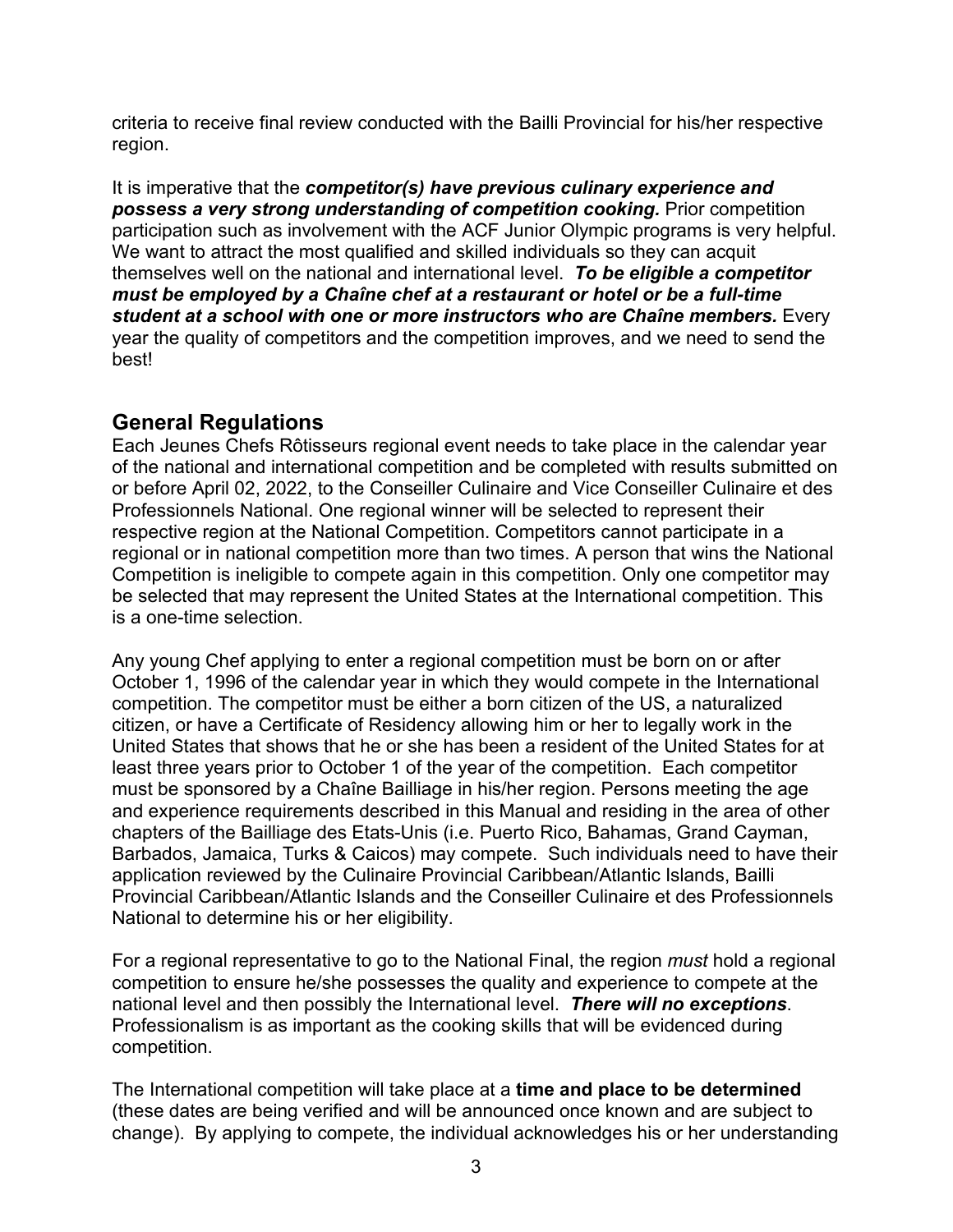and agreement to travel to and participate as a competitor in the International Competition if requested by the Bailliage des Etats-Unis to do so.

Regional competitions must be organized in a manner consistent with the rules as set forth in this National Competition Manual. This will ensure a fair contest and the best chance of success for a competitor reaching the podium at the International competition.

# **Photography**

Photos and videos may be taken at any time during the competition, thereafter, and at the awards presentation/event. Each competitor, judge and participant by his or her presence acknowledges an understanding of this and agrees to the use by the Bailliage des Etats-Unis of the Chaîne and agrees that his or her name may be used, and that photography and filming of his or her likeness and commentary made by that individual may be used in the presentation and advertising of the said material for any purpose for the benefit of the organization and in the medium whether known or hereafter developed for the later use.

### **Competition Manual**

This Manual shall be used exclusively to determine the official policies for the regional and national Jeunes Chefs Rôtisseurs competitions. The manual may be amended by the Conseiller Culinaire et des Professionnels National, with input from such national and regional professional members as he/she deems appropriate.

The latest version of this Official Competition Manual is on-line and available for download from the national web site of [http://www.chaineus.org](http://www.chaineus.org/). Click on Outreach, click on Jeunes Chefs Competition to find this Manual at the bottom of the page and download this Manual.

# **Culinary Competitions**

### **Regional and National Jeunes Chef Rôtisseurs Competitions**

The Culinary and Professional Committee is comprised of all National officers having Culinaire in his or her title and all Conseiller Culinaires Provinciaux. They will meet when possible at the Grand Chapître and periodically in telephone conference calls when appropriate as noticed by the Conseiller Culinaire et des Professionnels National. During one or more of their meetings the Manual and requirements relating to the Competition will be discussed for the upcoming year's competition. The Conseiller Culinaire et des Professionnels National will communicate to the Conseiller Culinaires Provinciaux and Baillis Provinciaux for all regions and to the Chaîne National Office for posting on-line all changes and updates. *It is the responsibility of the regional officers to access the Manual, review and adhere to it.*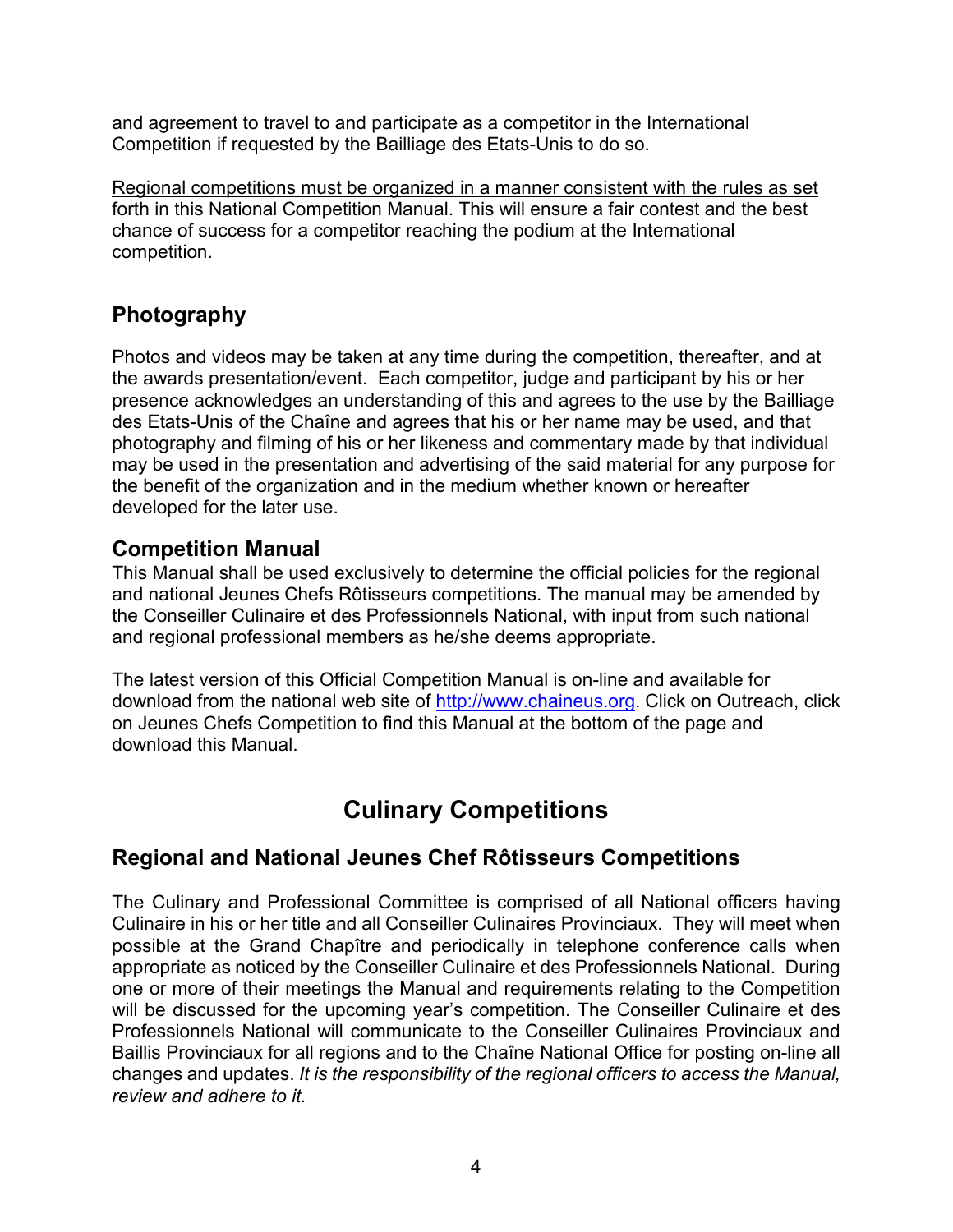The Baillis Provinciaux and Conseiller Culinaires Provinciaux will be responsible for applying the rules and requirements set forth in this Manual for their respective regional competitions and no deviations are permitted.

It is strongly recommended that all individuals selected as judges also access the Manual and familiarize themselves with the rules and requirements prior to attending a regional or national competition. A copy of the Manual shall be at each regional and national competition site for review should questions arise at the time of the competition.

### **Competition Requirements**

It is recommended that the regional competitions be scheduled in concurrence with a Regional Chapitre. If that is not possible than at least a daylong event and dinner, involving the nearest Bailliages, should be convened. A large participation of members at the Awards dinner shows how much the membership cares to support the young chefs and their efforts.

The Jeunes Chefs Rôtisseurs awards must be presented in an appropriate manner. The Conseiller Culinaire Provincial is responsible for the overall event and the Bailli Provincial will assist in officiating at the competition. The Conseiller Culinaire Provincial with the assistance of the Bailli Provincial shall be responsible for the awards event, and the awards ceremony shall be conducted by the Conseiller Culinaire Provincial with participation of the Bailli Provincial prior to the award dinner. If it is not possible to hold a lunch or dinner for the awards ceremony, then it may immediately follow the competition, although every effort must be made to organize an awards dinner event. The national competition will be part of a National organized two or three-night three event and the Awards dinner being the highlight event of that program. In the absence of the Bailli Délégué, the inducting officer at the event will be the Bailli Provincial for the region unless otherwise directed by the Bailli Délégué or the Bailli Provincial for that region. The details of regional event will be distributed to all National Council Members within the respective region, all Directors and National Officers, along with invitations and sign-up materials well in advance of the event weekend.

Please note that the members of the Culinaire and Professional Committee as well as the Conseiller and Vice Conseiller Culinaire et des Professionnels National are available to assist the individual regions with their competition needs.

### **Hosting a Competition**

The host location must abide with all the requirements set forth in this Manual and such other competition rules as may be communicated in writing by the Conseiller Culinaire et des Professionnels National, or in his/her absence, by the Vice Conseiller Culinaire et des Professionnels National in charge of competitions. Hosting a Regional or National competition requires the support of the regional officers, local officers and membership. **The financial burden of the competition, as it concerns the purchase of items for the mystery box and other related items necessary to be available at the venue, is largely borne by the venue and the organizing region.**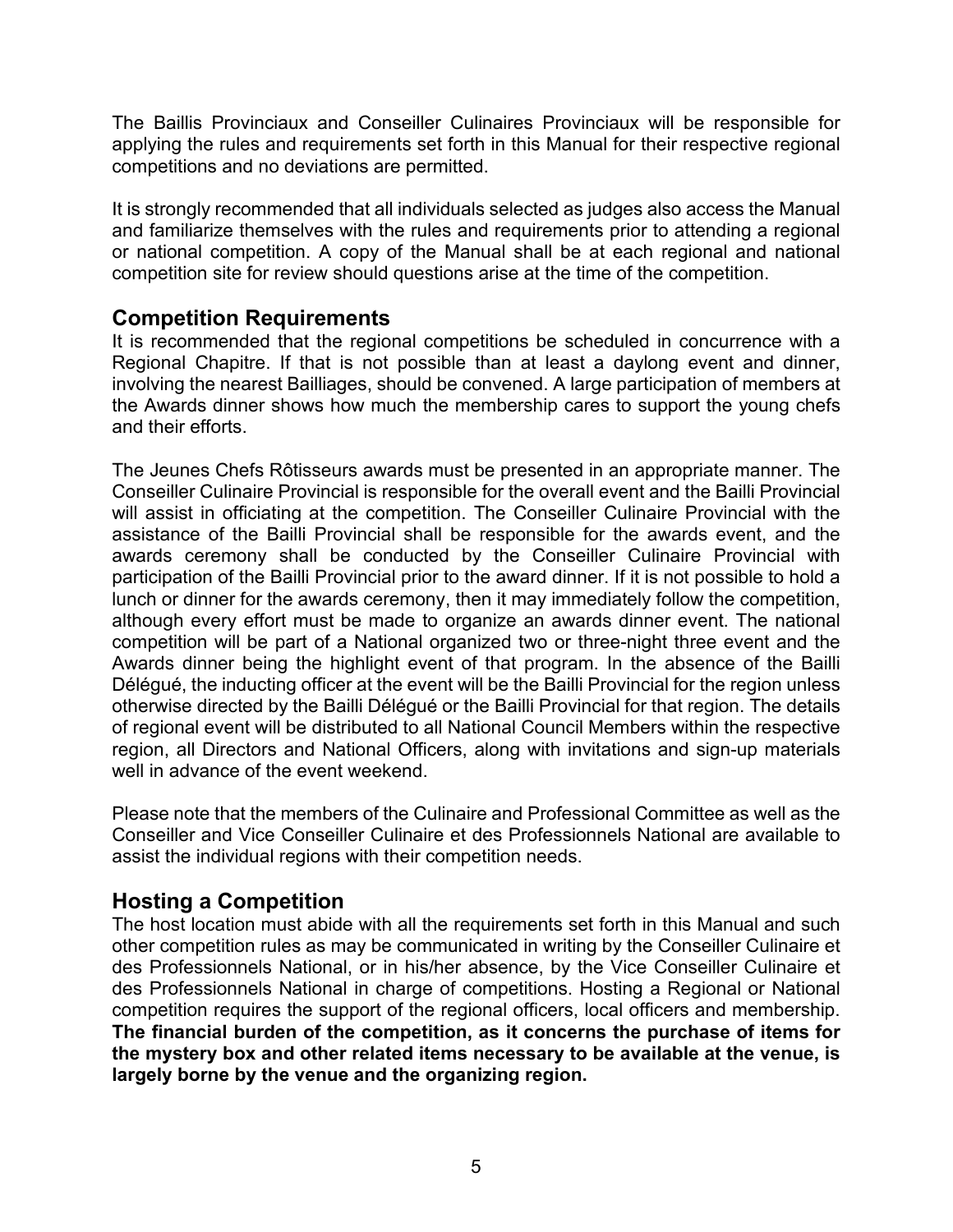# **Personnel - Requirements**

Transportation Management Registration Management Competition Logistics that focus on:

- Mystery basket and par stock listing, can be sponsored by local vendors used by Chaîne chefs and the venue
- Appointment, instructions, management of judges and Kitchen Manager
- Media coverage
- Organization of awards ceremony and/or dinner
- x *Communication and timely notifications to National Office and Conseiller Culinaire et des Professionnels National*

# **Financial Responsibilities**

# **Regional**

While it is strongly recommended that Conseiller Culinaires Professionnel find and secure funding for his or her respective regional competition. This coverage is for expenses related to the mystery baskets and other food items needed for the competition, with a maximum of **6 competitors per region**. A 7th competitor may be allowed, but only with the prior written approval of the Conseiller Culinaire des Professionnel National. *Financial assistance for overnight stays and meals is not available and funds must be generated locally for such expenses*. Requirements to fund food cost for mystery baskets and other items over 6 competitors or additional financial support needs must be addressed to the Conseiller Culinaire et des Professionnels National in writing and well in advance of the competition and will be reviewed on an individual basis. Requests for funds to cover mystery baskets and other food items must be established in advance of the competition so that funds can be allocated appropriately and in a timely manner. Remember funds for travel and overnight accommodations are the responsibility of the sponsoring Bailliage of the competitor. Please keep the competition financially self-funding with the assistance of your professional hotelier members and local vendors known to all your chefs in the community.

*It is suggested that the Bailli Provincial conduct an annual fundraiser to obtain monies needed to support the young chefs' competitors in their region. However, before doing so, contact the Executive Director to obtain guidance because of various legal issues and requirements that may exist.*

### **National**

The Chaîne National Budget assumes and covers certain costs of the competition. Expenses include, but are not limited to, the following:

The competitors' round trip transportation from their home city, accommodations, transportation and meals for the competitors during the competition and related events, and travel to their home city. All accompanying family and friends must cover their own expenses.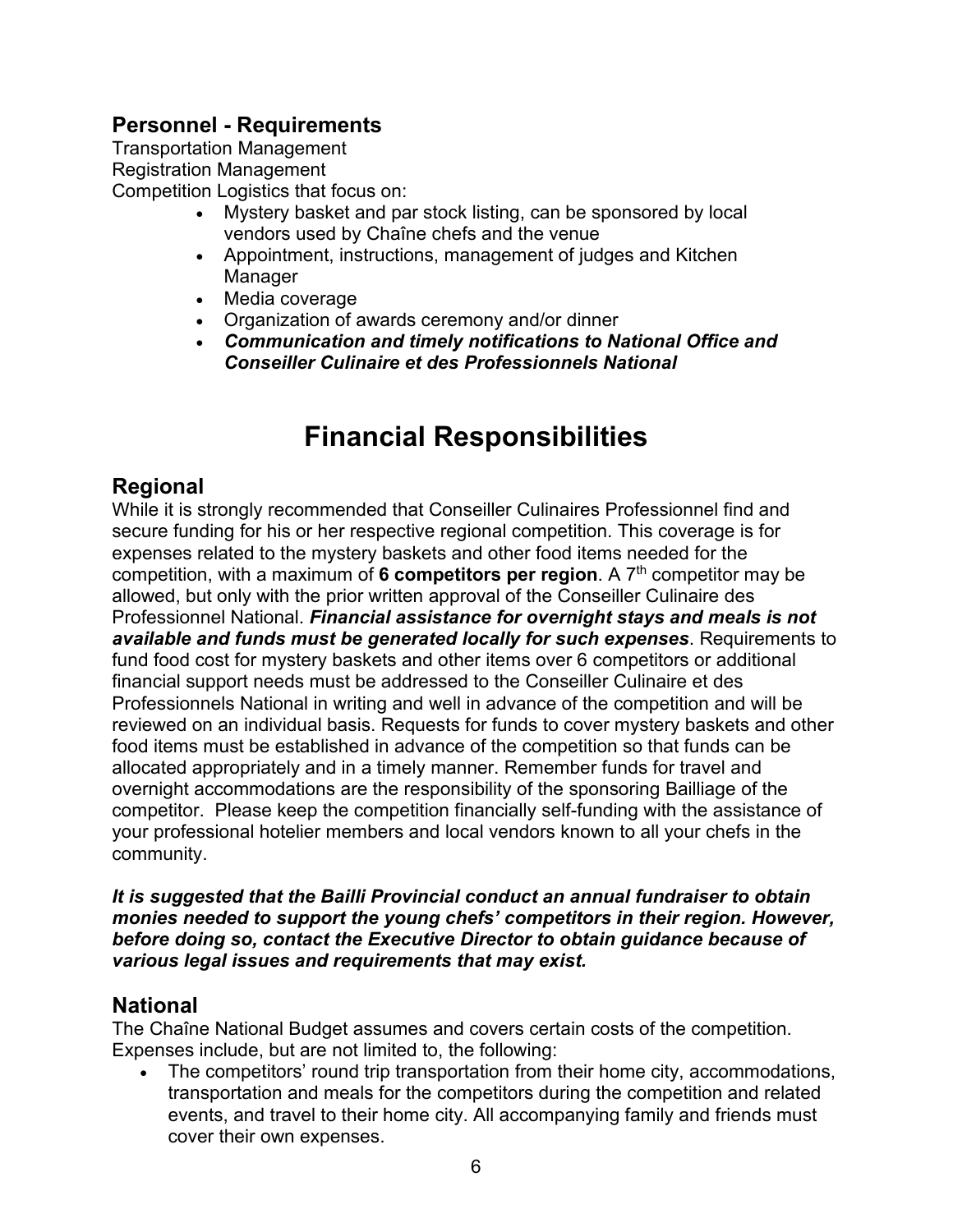- Round-trip transportation, accommodations, and all meals for the Conseiller Culinaire et des Professionnels National, and his appointed event coordinator.
- Judges are invited to the awards ceremony and are guests of the Chaîne as a thank you for their efforts. Each can bring guests if they choose to the awards ceremony and event, although this is at their own expense. Prior advance reservations for events are required and must be timely made.
- Stationary, signage and related expenses as directly related to conducting the competition and under the approval of our Chaîne Executive Director.

In the Appendix section in this manual, you will find recommendations/guidelines on how to raise funds for the "Culinaire's Fund" to assist in the financial needs for your Regional, National, and International competitions.

# **Marketing and Advertising**

Local and regional officers and especially the Chargé(e) de Presse Provincial with the help of the Vice Chargé(e) de Presse of the local Bailliage need to be involved in the planning and media coverage. Local, regional, and national media outlets should be sent a notice about the competition and related events and are to be encouraged to attend and provide coverage. Additionally, a press release should be sent pre and post competition to the appropriate media. This can and will help to expand the prestige of the competition, the Chaîne organization overall and particularly attract new professional members. The Charge de Presse Provincial and Bailli Provincial should be involved in this process and copies of all press releases should be concurrently provided to the National office to the attention of the Executive Director, the Culinaire et des Professionnels National and Bailli Delegue.

# **Fundraising and Sponsorships**

Significant effort must be made to seek and obtain sponsorships for extra awards and give-a ways to the competitors. It is also very helpful to get sponsorships for wine at dinner, products and any food items for the mystery basket and pantry of the competition. Additional sponsors are welcome but must be approved by the Vice Conseiller Culinaire des Professionnel National to ensure there is no conflict of interest with National sponsors. This is significant to the national competition.

# **Mandatory Minimum Requirements**

### **Room Requirements at the competition venue**

**Waiting Room,** for the young Chefs while they wait for their turn to start the competition. This room has to be quiet and stocked with coffee and water and, if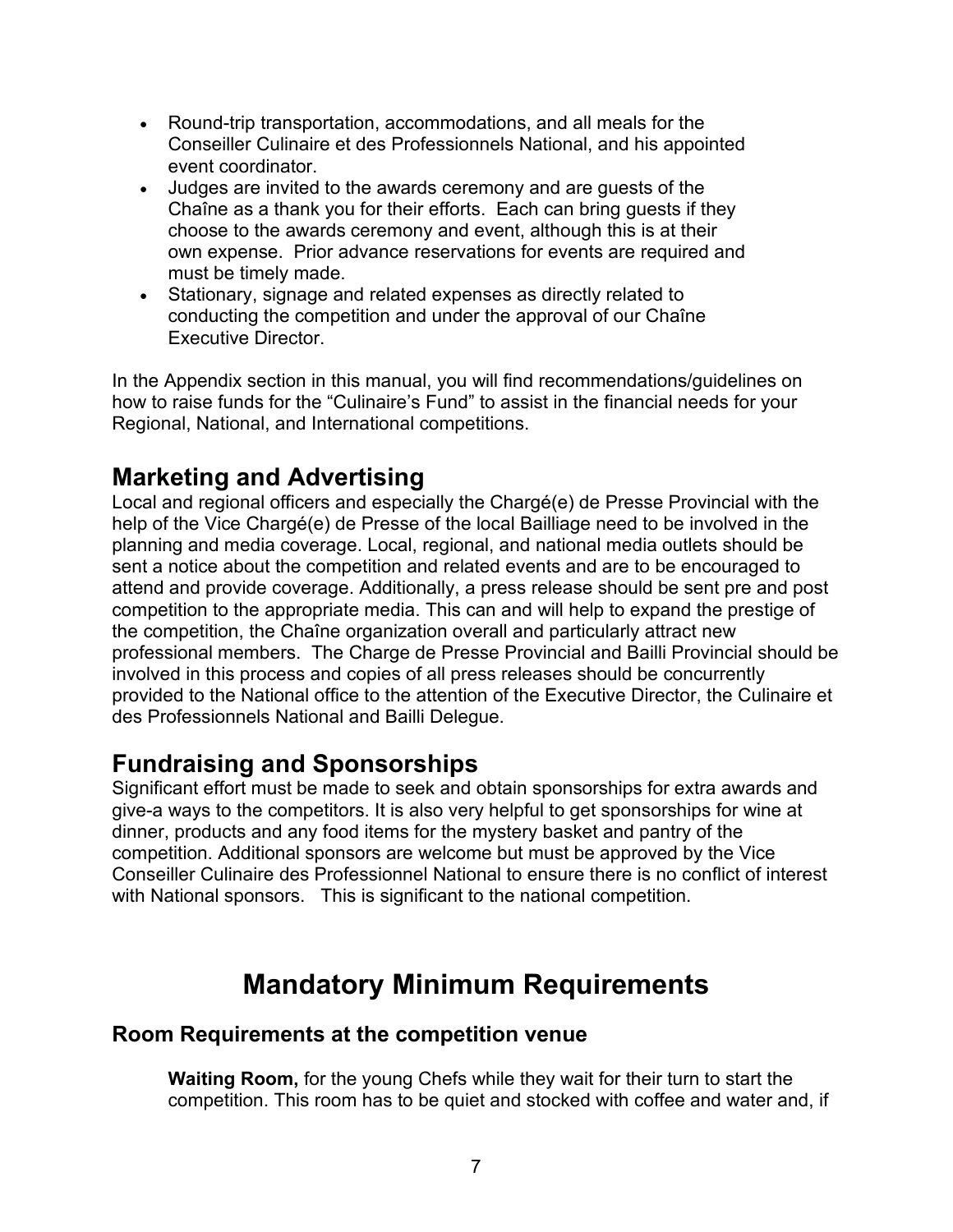possible, soft drinks. Breakfast and lunch should be provided for the young Chefs and judges.

**Administration Room**, that is secure and to be used to tabulate the score sheets.

**Tasting Judges (Jury Room)**, for evaluation of the individual plates must be secure from contestants and visitors. The room needs to have cutlery for the judges, napkins, water, pencils, blank paper, official scoring sheets for each competitor (pre-numbered), calculators, mystery basket list for each judge, plate review area (clearly marked), and a plate photography area or section. There need to be a minimum of 4 culinary professional tasting judges. *All judges must be professional chef members!* No other scores will be counted if they are non-professional. You may engage up to 6 judges if your area has sufficient professionals that want to volunteer and who will participate. It is preferable for judges to have previous judging experience with either the Chaîne or the ACF. Chaine members serving as judges should wear his or her Chaîne ribbon throughout the competition. The Professional Jury members will wear Chefs coats. *Non-Professional Jury members are not permitted to wear Chefs coats; there will be no exceptions*. With exception for media purposes, the Bailli Délégué and Bailli Provincial are permitted to where Chef coats. *Tasting Judges will be seated at two separate tables seated two to a table.* If there are six tasting judges then, three tables are needed. This arrangement must prevent the judges from communicating together during the judging. It is important that judges do not have the opportunity to take hints from the other to preserve truly independent judging by each; it is strongly recommended that no exchange of ideas or judgment between judges takes place until all judging is complete and score sheets turned in. A separate table is set up for the display of all the plates prepared by the competitors. This is also helpful sometimes for a re-visit by the judges prior to rendering their scores.

**Kitchen judges and Kitchen Manager,** to include 2 kitchen judges, who *preferably are culinary instructors*, and 1 kitchen manager who is a culinary instructor at the venue and familiar with the kitchen and all equipment. Their duties will be addressed in the following pages.

**Media/Viewing Table,** a table, clearly marked with the numbers of the individual contestants, and secured from the jury room view. The individual plates are delivered to this area after they have been photographed and released from that area. A professional photographer or seasoned Chargé de Presse with photographic skills is to be on hand for shots of every plate that is produced as well as action shots in the kitchen during the competition.

**Kitchen or Kitchens**, need to have water for the kitchen judges, helpers and young Chefs, *a clock visible* (not digital) to the competitors, each station identified with a large number and the *Chaîne logo*, a first aid kit, and a plan for medical assistance, if needed. Kitchen setup should include individual equipment: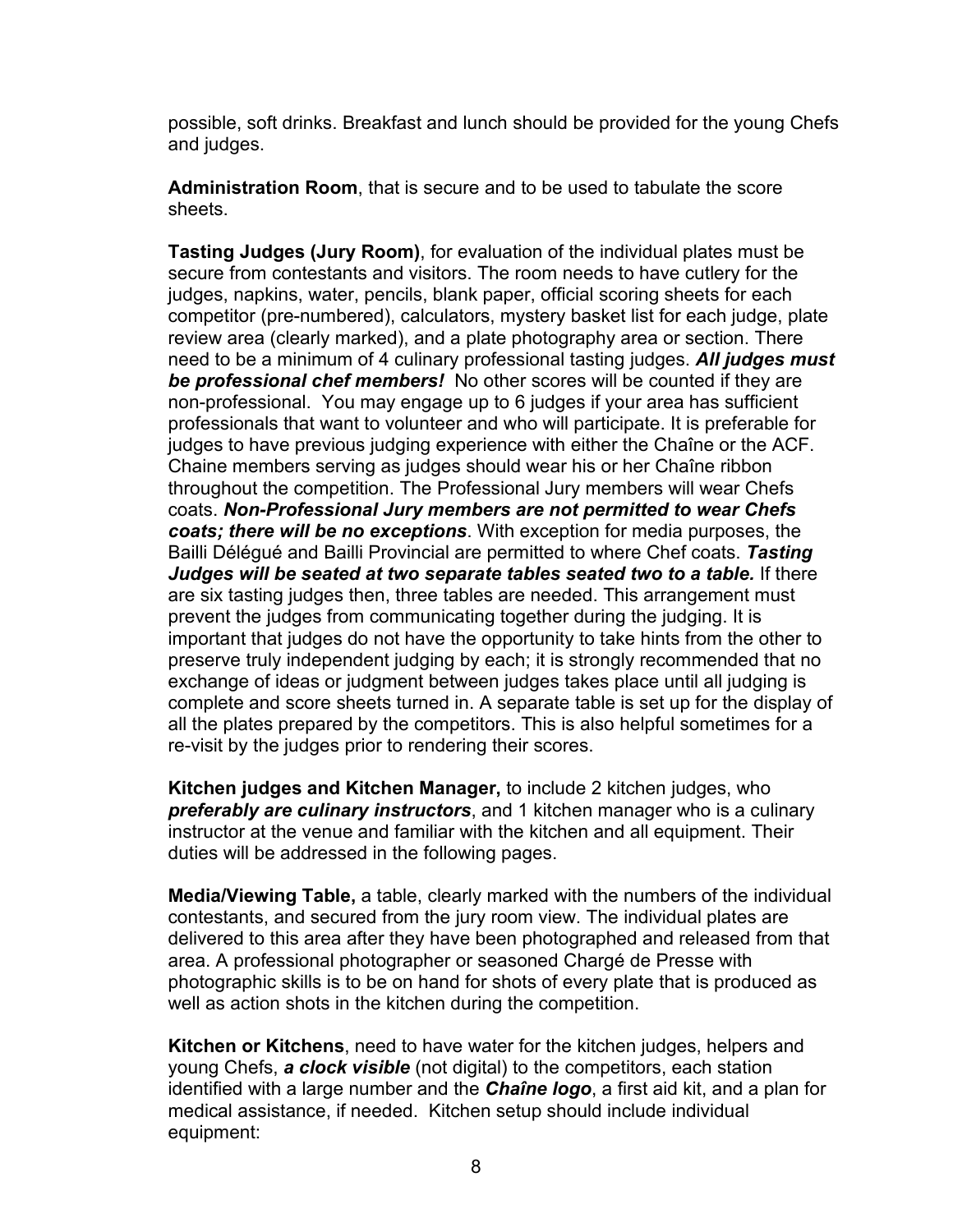- Gas stove (preferred, but not always available) with 4 burners and an oven, a stainless working table with an accessible sink for each competitor
- Refrigerator space (at least three shelves per competitor)
- Freezer space (at least one shelf per competitor)
- Hand blender (at least 1 for 2 competitors)
- Food processors (at least 1 for 2 contestants)
- Mixer with whisk and paddle (at least 1 for 4 competitors)
- x Ice cream machine **(optional, and stated prior to the start of the competition),** 2 per kitchen or 1 per 5 competitors.
- $\bullet$  Kitchen scale (at least 1 for 2 competitors)
- Small kitchen equipment in sufficient quantities for each competitor
- Large cutting board (one for each competitor is mandatory) a meat/fish/poultry board (each competitor), strainers of different sizes, chinois, mixing bowls of different sizes, small bowls or containers (plastic is acceptable), and recommend 10 per competitor, measuring pitchers, kitchen spoons, rolling pin, wooden spoons, large whisks, small whisks, baking sheets, sauté pans, non-stick pan, sauce pan, various sizes, sauce pot, pepper mill, plastic stretch film, aluminum foil, trash bin, hand sink, paper towels (one role per competitor), side towels, parchment, string, acetate (clear only), Optional (pasta machines, and must be in sufficient quantities for competitors and easily accessible).

The venue must provide, without charge, *a total of 3 kitchen runners for the competition*. They are needed for serving the plates to the jury and setting the display table.

Competitors **MAY BRING,** knives, ring molds, cutters, vegetable peelers, blowtorch, skewer (only for cooking), small spoons, scoop, oven towels, piping bags with tips, spatulas.

**The contents of the competitor's toolbox will be checked by the Kitchen Judge at the start of the competitor's time slot in the menu writing room. The purpose is to eliminate if at all possible, anything being taken into the competition that may result in disqualification of a competitor.**

# **Judging Criteria**

# **The Competition**

Each competitor is to receive an identical mystery basket which includes the 1 protein item announced 1 month prior to the competition, permitting he or she to compose a three-course menu of their choice prepared for four (4) people, consisting of individual plates for Appetizer, Main course, and Dessert. After examining the mystery basket, competitors shall have 30 minutes to write out a three-course menu, and only after the 30 minutes have elapsed, be allowed to commence preparation at their designated kitchen station. They then have 3 and a half hours to prepare the items and must begin the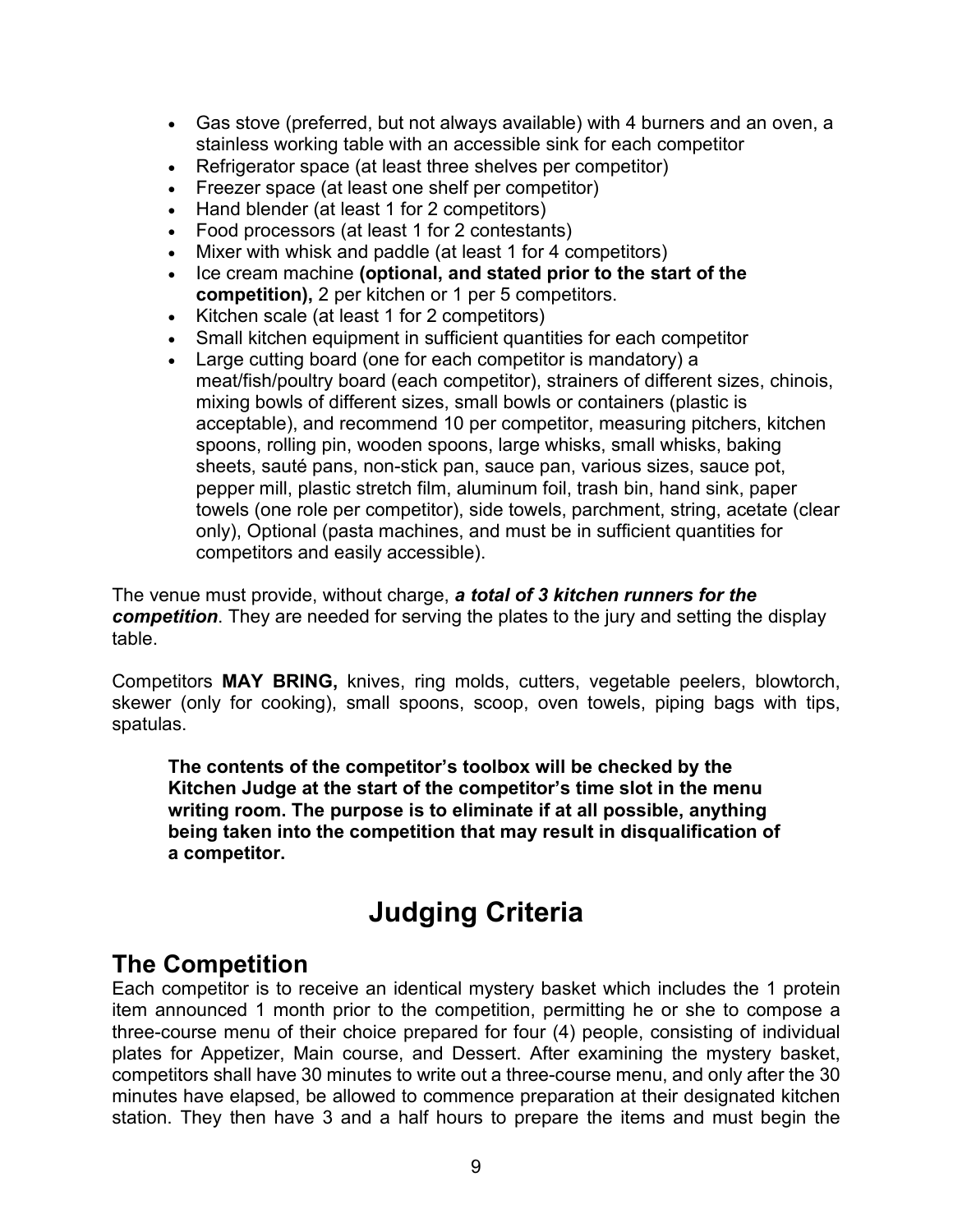presentation to the Jury within their designated 30-minute window *(The first course must present exactly after the 3 and a half hours and 15 minutes for the next two course).*

Timing summary 30 minutes to view the mystery basket and write a menu. 3 ½ hours to prepare the dishes. 30 minutes to present the individual courses, in 15-minute increments. Total allotted time is 4 hours and 30 minutes

### **Mystery basket**

In order to prevent an unfair advantage by an individual contestant over another, *the mystery basket cannot be composed by anyone that has a relationship to a contestant in that competition*. This includes any Chef, Chef Instructor, Restaurant Owner, Hotel Manager, Food & Beverage Manager or any professional member of the Chaîne, or employer of the contestant. Any individual who has helped a contestant to get ready for the competition, regardless of his or her profession, is also excluded from participation in the selection of or the creation of the Mystery Basket and serving as a judge. Adherence to the above is of utmost importance and must be enforced by the Conseiller Culinaire Provincial with the help of the Bailli Provincial in region. *Best results are reached when the Conseiller Culinaire Provincial is the creator of the Mystery basket and he or she does not have any of the above-mentioned relationships with any competitor.* 

Competitors are to be furnished with a basket of identical food items, including the 1 protein item announced 1 month prior to develop a menu. It is recommended to use 5 to 6 items with a good variety of proteins, starch, vegetables and fruit to develop and produce a menu of their choice for four people consisting of:

- Appetizer
- Main course
- Dessert

Each of the three courses will be judged independently by the following criterion:

### **Taste - Maximum 30 points**

- Balance of four basic tastes.
- Maximum 30 points, awarded by tasting judges.
- Flavors must work in harmony; no over-powering flavors.
- Appropriately seasoned food.
- Avoid competing flavors on the plate.
- Accurately cooked food items.
- Hot foods must be served hot, and cold foods must be served cold.

### **Presentation – Maximum 15 points**

- Maximum 15 points, awarded by tasting judges.
- Judges will be looking for visually appealing presentations that show creativity and innovation. Each entry must show proficiency of skills using contrasting or complementary colors, shapes, flavors, sizes and with a variety of mediums while maintaining consistent portion sizes.
- The portion must be appropriate to the dish and to the standard rules of nutrition.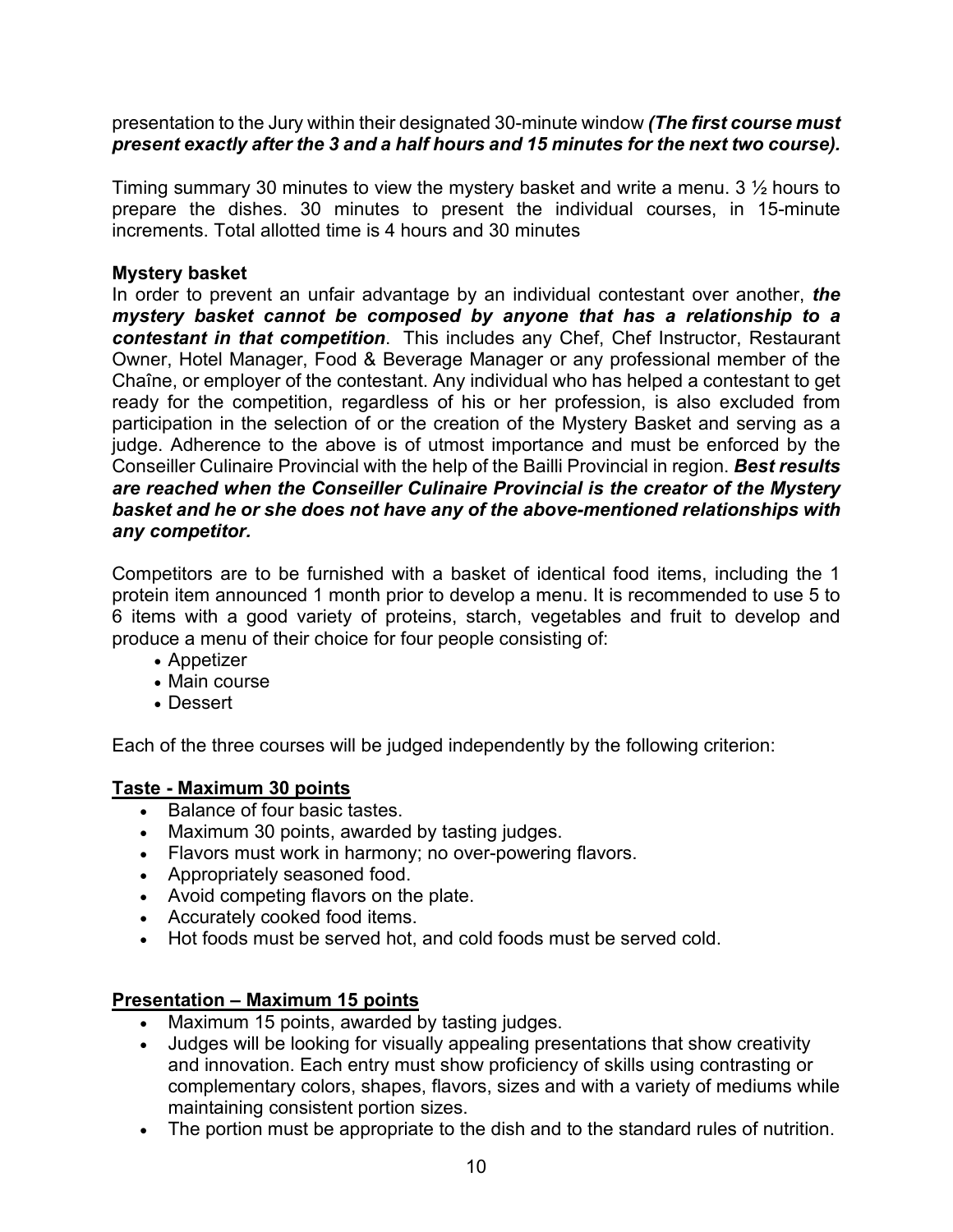- Strong visual impact and harmony of colors.
- Meat and vegetable juices should not make a dish look unappetizing.
- Points will be deducted for vegetables that are not cut or turned uniformly.
- Plate arrangements should be practical yet appealing and should comply with current industry trends.
- Must use more than 50% of each mandatory food item (those in the mystery box).
- Deductions will be made for
	- Inconsistent portioning
	- Disproportional sauce and garnishing to main piece
	- Unappealing presentations

#### **Originality - Maximum 15 points**

- New Creation of dishes and preparation of food.
- Maximum 15 points, awarded by tasting judges.
- Primarily based on the originality of the artistic work and the degree of difficulty and effort.

# **The Kitchen Judges**

These judges are charged with judging the "work process" of the competitors, the largest part of the overall judging rests with them. All plates will be identified by a number with the corresponding of the competitor, which identify to the judges the competitor. **These stickers may be of a different color to signify appetizer, main course, and dessert.** Kitchen judges **do not converse** with competitors or answer questions. **Competitors may only ask questions to the kitchen manager.**

# **The Kitchen Manager**

This person is responsible for answering any questions that the competitors may have not regarding their cooking and preparation projects. *The kitchen judges do not speak with or engage the competitors.* The kitchen manger is also in charge of kitchen assistants, and together with the kitchen judges, must ensure that the assistants do not directly prepare or plate any item used in the final presentation of a competitor. The kitchen manager will monitor the placement of the stickers on the individual plates to ensure accuracy and anonymity. *The Kitchen Manager does not score any of the competitors.* 

# **Kitchen Technique - Maximum 40 points**

Evaluation consists of the following:

### **Kitchen Techniques** Maximum 15 Points

- Judges will be looking for professional techniques and skill that include cutting, cleaning, slicing, cooking, carving, layering, assembling, piping, decorating and any aspect of the entry that includes uniform workmanship or manual dexterity. Each entry must show proficiency of skills and cooking techniques with a variety of mediums.
- Skillful use of hand tools
- Using the correct tool for the job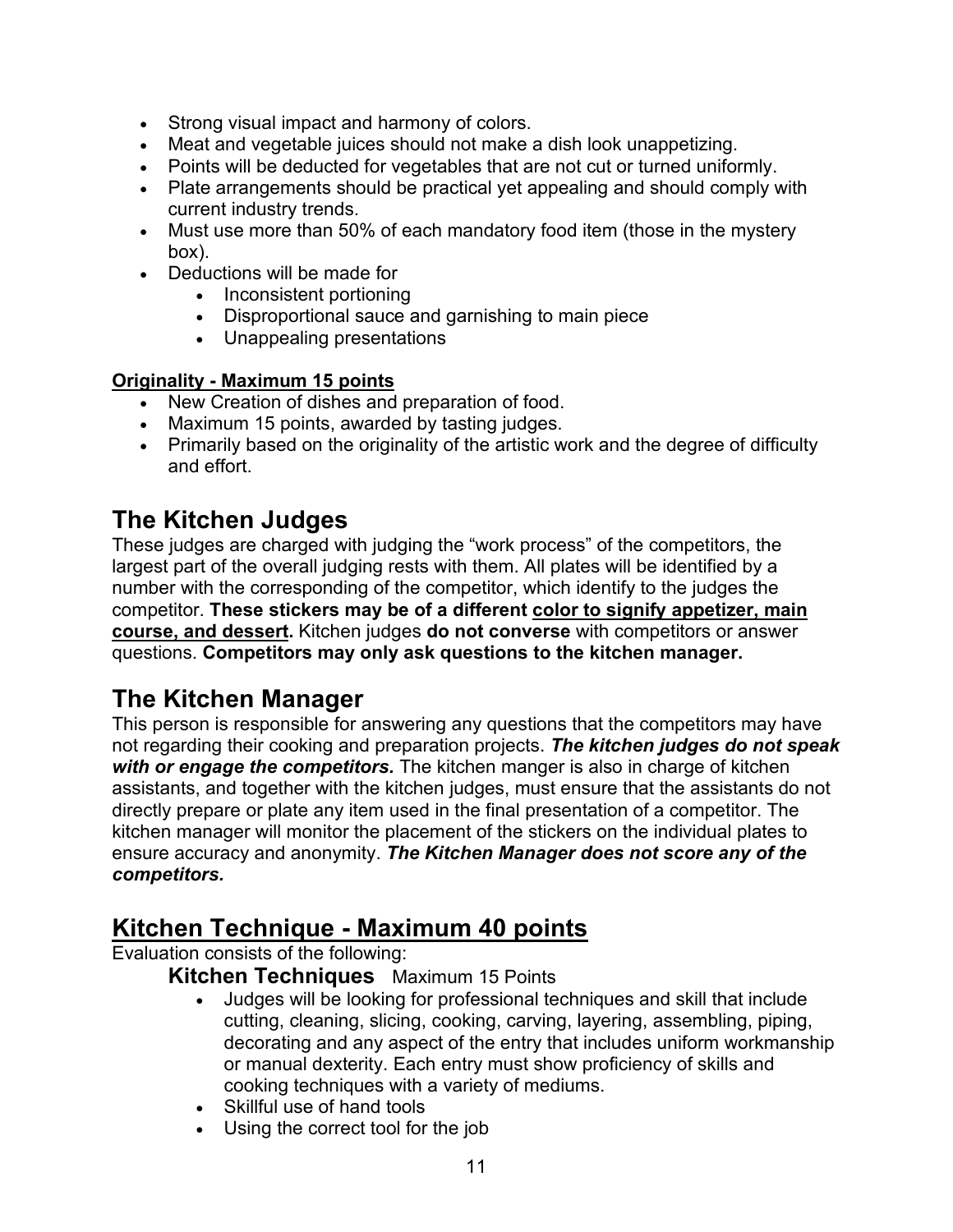- Preparing and cooking food with accepted techniques
- Use appropriate cooking method for the food item selected

### **Organizational Skills** Maximum 10 Points

- Having available a detailed plan, outlining the tasks to be accomplished in the time allowed
- Having a well-organized work environment (table, stove and storage areas)

### **Product Utilization** Maximum 5 Points

If a mandatory item is not identified and used in the presentation, then the **kitchen judge will deduct up to 5 points per item not used.** The item in total does not need to be used, however at least 50% of the items must be used and portions not used must be identified and returned to the kitchen judge for inspection.

### **Professionalism** Maximum 5 Points

Includes demeanor, attitude, uniform, behavior, respect of fellow competitors, facilities and equipment, assistants, competition management, and judges. The required dress for the competition is chef's hat (toque), jacket, Chef's pants, apron, and professional kitchen shoes. Competitors should be mindful of having a professional appearance throughout the competition.

### **Sanitation** Maximum 5 Points

Proper sanitary preparation methods must always be used during the competition. Competitors must clean their work areas before leaving the kitchen and returned to its pre-competition condition. The kitchen judge will inspect, and points will be deducted for untidiness.

### **Timing**

In case of a delay in the presentation of a course, one point will be deducted from the competitor's score for every minute late in an individual time slot. Monitored by the kitchen judge and deducted from their score. Competitors who accumulate more than 30 minutes in late time during the competition may be asked to withdraw from the competition. This is at the discretion of the Conseiller Culinaire et des Professionnels National.

### **Point Totals:**

### **Four Tasting Judges x 60 each (Average of 3 courses)240 Two Kitchen judges x 40 each 80 Maximum Points \_ 320**

In the event of a tie, the winner will be decided upon review of each scoring category. The title will be given to the contestant with the highest score in taste; if still undecided, the highest score in presentation will be used.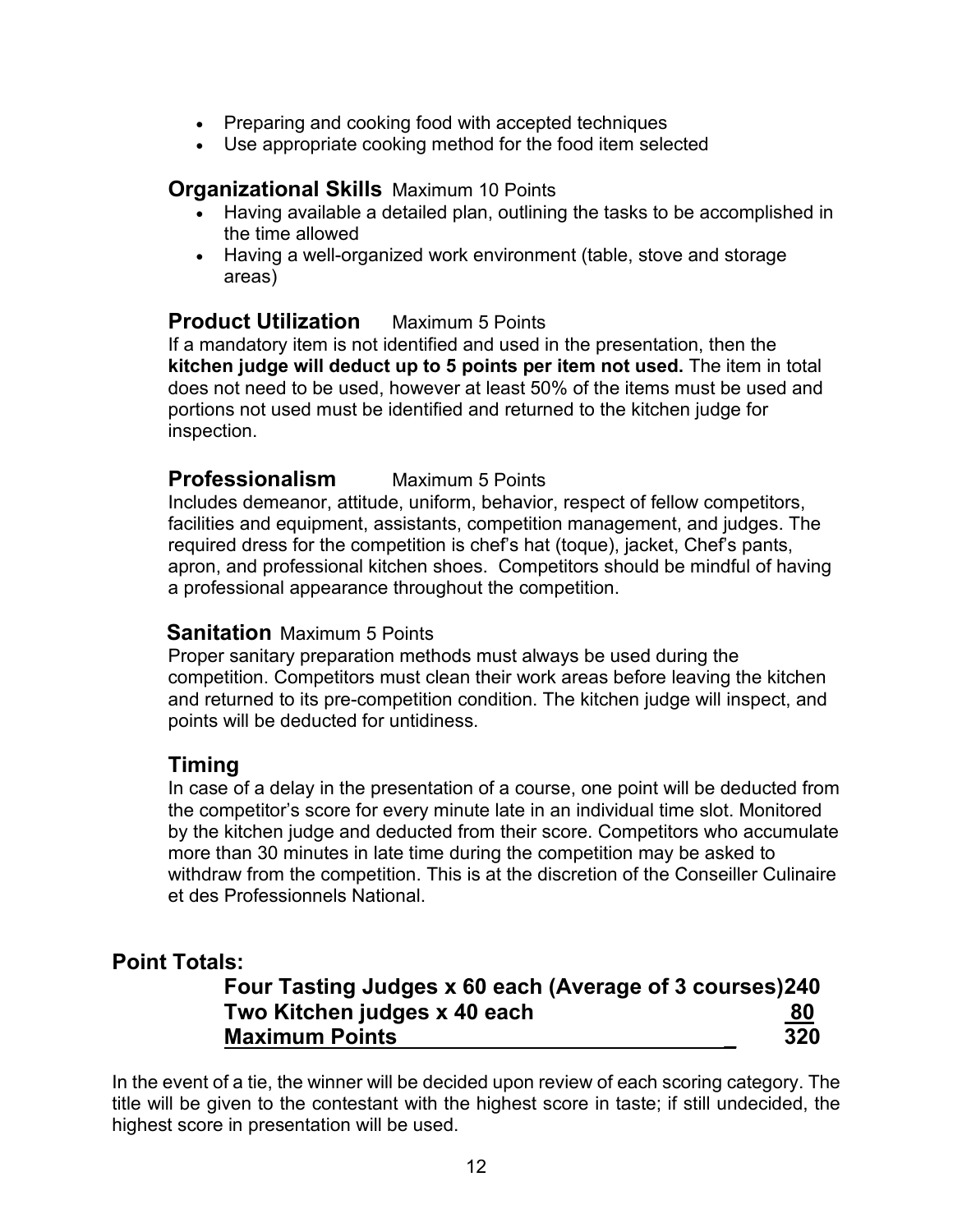*It is recommended that Jeunes Chef Rôtisseurs Competitors start in flights of 3 or more at 45-minute intervals* (whenever possible), based upon the number of competitors. This time frame gives the judges sufficient time to evaluate the food presentations of each competitor. Competition numbers are chosen by drawing prior to the competition during the orientation which precedes the competition either the afternoon before or immediately before the first starting time of the first competitor. All following times are dictated by the previously noted timetable. The other competitors will then send their dishes according to the timetable established which is 45 minutes after the previous competitor.

The supplies are the responsibility of the competition site in coordination with the Conseiller Culinaire et des Professionnels National, Bailli Provincial, Vice Conseiller Culinaire Provincial and any other officers of the local Bailliage.

**Note: Plates must be white, without markings or decoration, round and of the following sizes: Sizes of china will be announced by the Host menu 30 days in advance. Exceptions to this rule may be made if** *all* **competitors have access to the same plate in example an oval, rectangular or triangular plate.**

Three months prior to the competition, each competitor will be given a list of china available during the competition with dimension. This will be for his/her appetizer, entrée and dessert course.

**Stickers to label the individuals plates (competitor number, and course only) must be available for each contestant**. It is recommended to prepare the stickers in advance and have the Kitchen Manager distribute them in time for plating.

# **RESULTS**

An individual assigned by the Conseiller Culinaire Provincial or the Conseiller Culinaire et des Professionnels National should independently tabulate the competition scores. The Conseiller Culinaire Provincial or the Conseiller Culinaire et des Professionnels National assists in the tabulation. **The results should be known only to the Conseiller Culinaire Provincial** or the Conseiller Culinaire et des Professionnels National. *Individual scores for contestants remain confidential and are not disclosed beyond those involved in the tabulation and the checking/verifying of the calculations*.

*Documents and judging sheets used by members of the jury during the competition remain the property of the Chaîne des Rôtisseurs, and are to be held as a record of the competition by the Conseiller Culinaire Provincial or as directed by the Conseiller Culinaire et des Professionnels National (either by him or her, or the Chaîne National Office).* These documents should not be distributed to the competitors or any other individual, regardless of whether associated with the competition. The Conseiller Culinaire et des Professionnels National can request these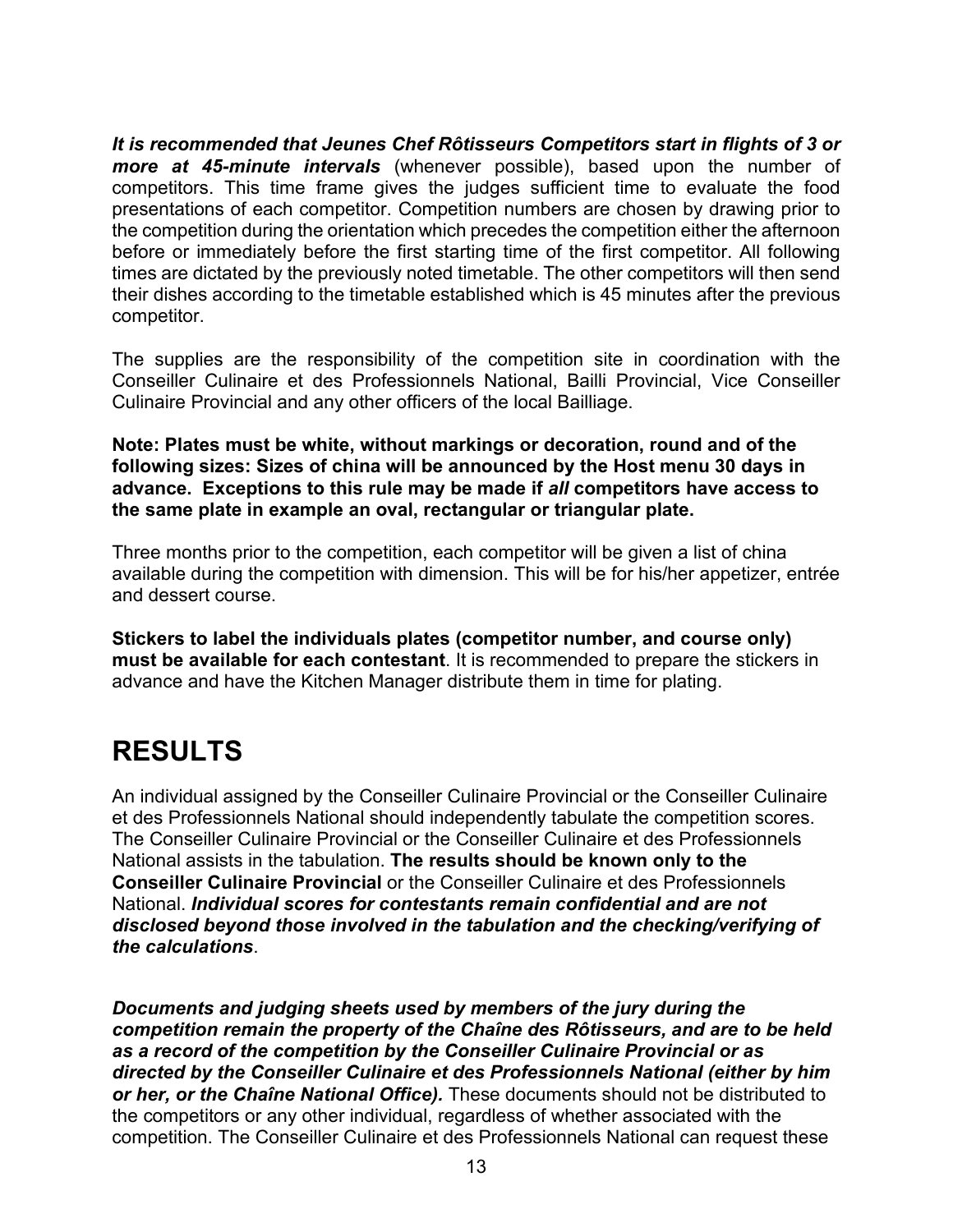documents from the Conseiller Culinaire Provincial, if and when there is a dispute concerning the awards. Therefore, the Conseiller Culinaire Provincial or the Conseiller Culinaire et des Professionnels National should retain and seal the documents immediately following the final tabulation.

The results will be announced at an awards ceremony attended by the competitors, the Jury, media, all interested members and guests of the host Bailliage. *The actual scores will not be revealed.*

The Conseiller Culinaire et des Professionnels will announce the results and thank all participating officers and members for their assistance. At this time, the check from the Chaîne Foundation is awarded to the representative of the competition venue for their scholarship fund. The award for a regional competition is up to \$5,000 and for a national competition up to \$20,000. *The Venue must have a 501(c)(3) status to be eligible for payment and evidence of that status and the exact name to be placed on the check shall be provided to the Chaine's Executive Director and Conseiller Culinaire et des Professionnels National not less than 30 days in advance of the date of competition.* 

*It is the responsibility of the Conseiller Culinaire Provincial to request from the National Office the scholarship check payable to the school that hosts the competition in a manner that satisfies IRS requirements.* For the national competition, it will be the responsibility of either Conseiller Culinaire et des Professionnels National or the Vice-Conseiller Culinaire et des Professionnels National. Note: the amount of the financial disbursement is subject to change based on the agreement and performance of the host facility.

#### *The 1st and 2nd place winner's application form must immediately be sent to the National Office and with a copy to the Conseiller Culinaire and Vice Conseiller Culinaire et des Professionnels National following the competition.*

Each regional winner will be contacted by the Conseiller Culinaire et des Professionnels National and the Chaîne National Office to coordinate their attendance and participation in the national competition. If a regional winner is unable to attend, the Conseiller Culinaire Provincial may elect to send the  $2<sup>nd</sup>$  place competitor to represent their region. This should only occur after consulting with the Conseiller Culinaire et des Professionnels National and the Bailli Provincial.

Each regional winner will be inducted into the Chaîne as a Chef Rôtisseur at the National Competition. The membership is for one year, and renewable at the then current rates.

Each regional winner will be sponsored to attend the National Competition by his or her respective Region *at the expense of the national Bailliage*. Guests of the regional winners are responsible for their own transportation, hotel room and all other costs of attendance. Every attempt will be made to accommodate these guests at events during the competition period, but contestants should understand space is limited. Contestants are encouraged to coordinate their guest's presence with the Conseiller Culinaire et des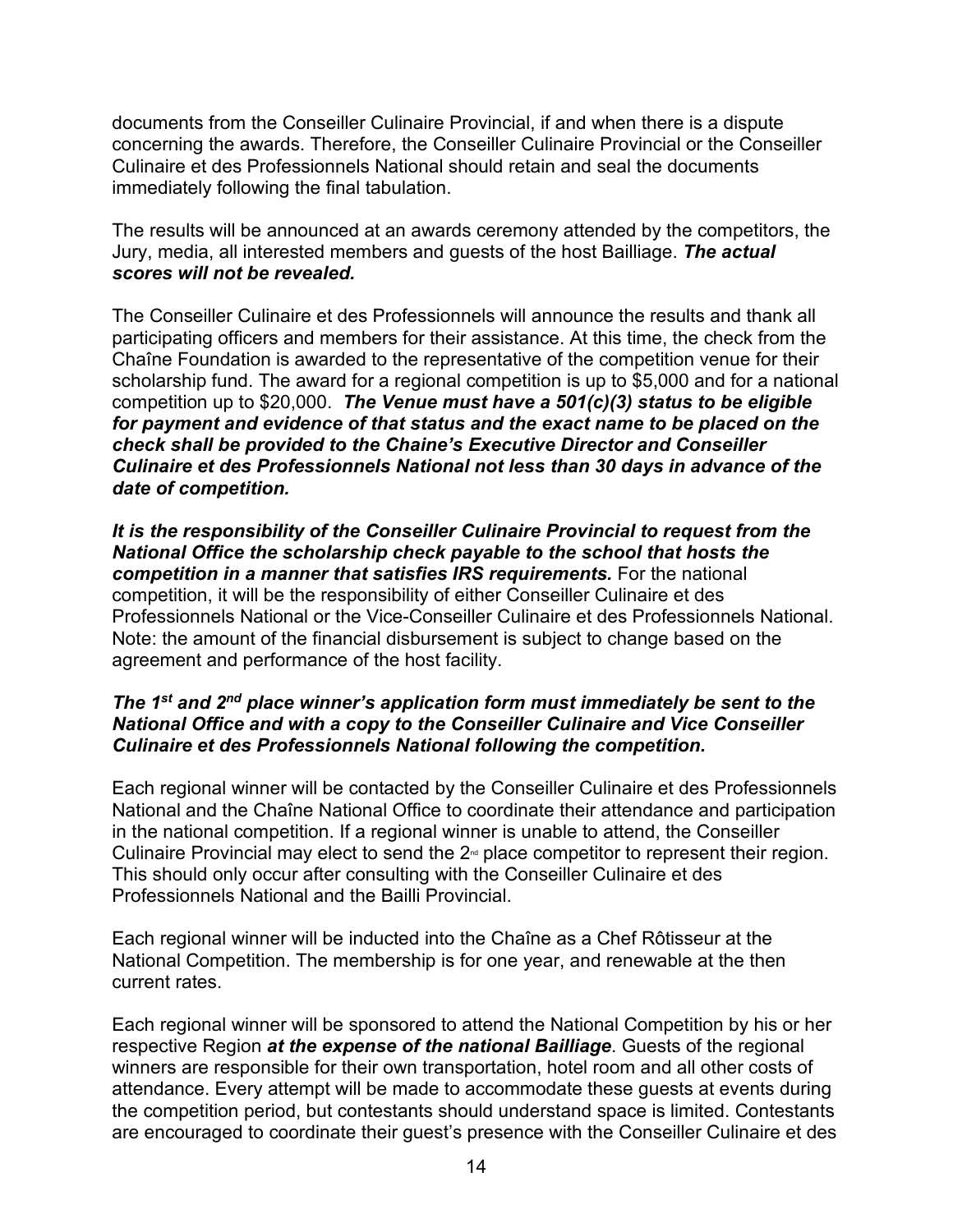Professionnels National and the Executive Director. Advance notice of who will be in attendance is required and shall be provided by the contestant by the deadline indicated to him or her.

# **REGIONAL AWARDS**

Regional competitors will receive the following awards:

### **First Place**

- Silver Medal of la Chaîne des Rôtisseurs
- Competition Diploma of the Chaîne des Rôtisseurs
- One year's membership in the Chaîne des Rôtisseurs

#### **All Other Competitors**

- Bronze Medal of the Chaîne des Rôtisseurs
- Competition Diploma of the Chaîne des Rôtisseurs

You may award any additional prize or gift if you so wish in addition to the above. Any other prize or gift that will be awarded shall be communicated to the Conseiller Culinaire et des Professionnels National at least seven (7) days in advance of the competition day and he/she may indicate that a proposed item should not be presented.

# **NATIONAL AWARDS**

All trophies and awards are provided by the Chaîne des Rôtisseurs through the Culinary and Professional Committee. All competitors will receive the following awards, regardless of standing:

- Competition Diploma of the Chaîne des Rôtisseurs
- One (1) year's national membership in the Chaîne des Rôtisseurs as a Chef Rôtisseur (also indicated above)
- Chef Dress Jacket

#### **Medal winners will receive the following prizes.**

# **First Place**

- Five (5) years of national membership in the Chaîne des Rôtisseurs
- Red Medal Chaîne des Rôtisseurs

# **Second Place**

• Blue Medal of the Chaîne des Rôtisseurs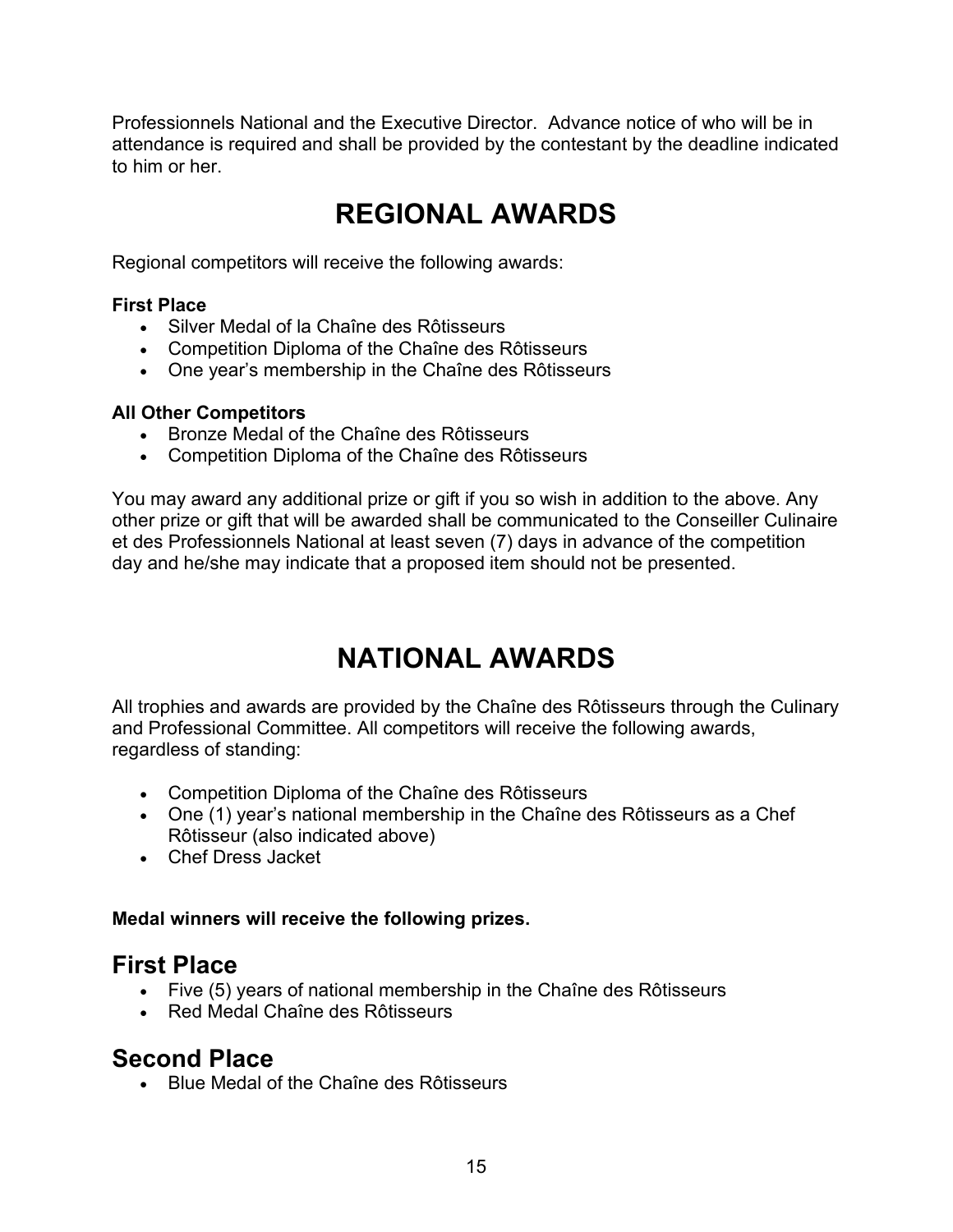# **Third Place**

x Green Medal of the Chaîne des Rôtisseurs

# **Best Entree**

• Trophy or Medal as determined by the Conseiller Culinaire et des Professionnels National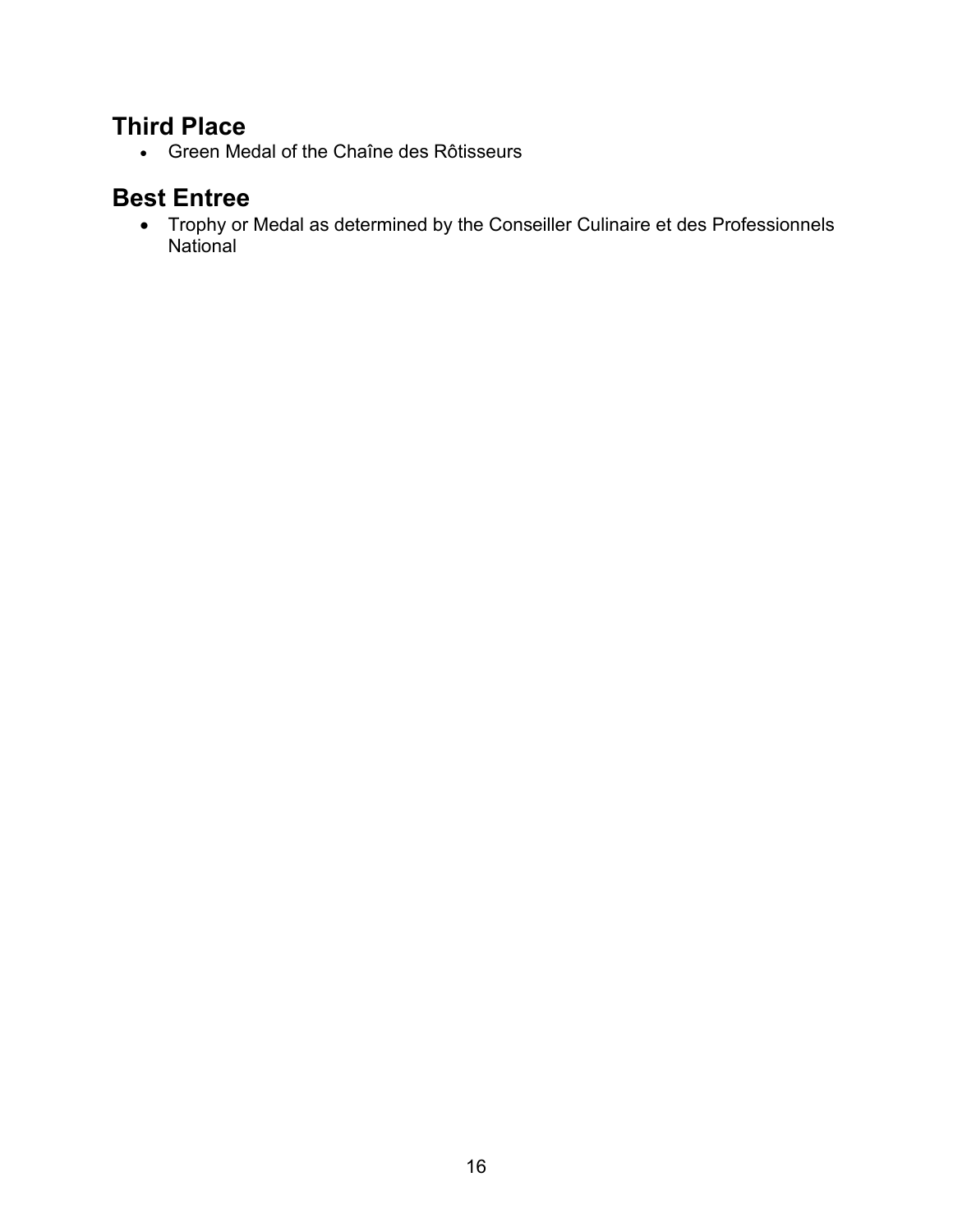# **Appendix:**

# **Forms, Common Table Ingredients, Conseiller Culinaire Fund Criteria and Competition Application**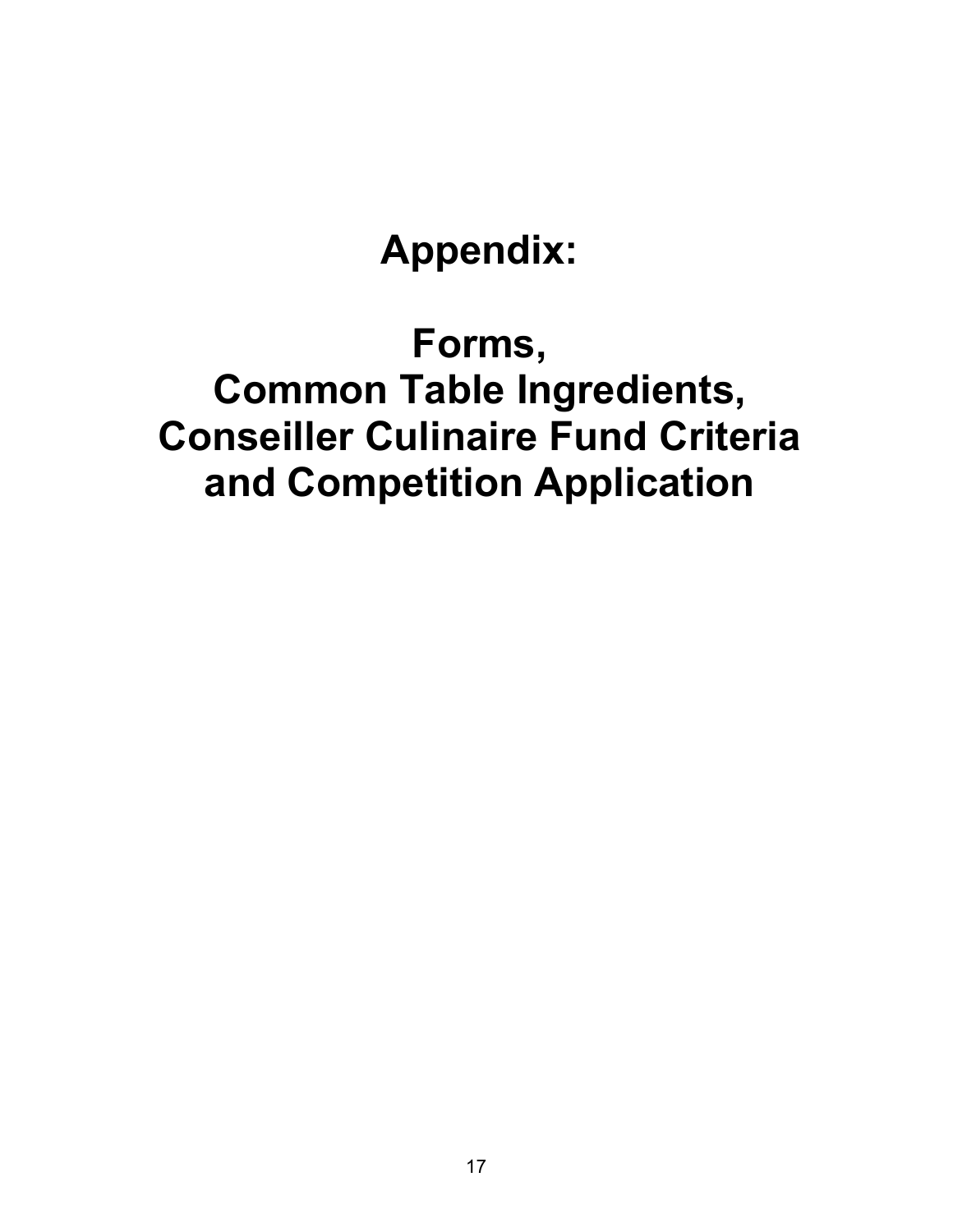

# **United States Jeunes Chefs Rôtisseurs Culinary Competition**



# **STARTING TIMES MASTER LIST**

**Location and Date: Chair of the Jury:**

| <b>COMPETITOR</b>         | <b>MENU WRITING</b> | <b>COOKING TIME</b>  | <b>PLATING TIME</b><br>15 minutes each<br>Course |
|---------------------------|---------------------|----------------------|--------------------------------------------------|
| 1.                        | $6:00AM - 6:30AM$   | $6:30AM - 10:00AM$   | 10:00AM - 10:30AM                                |
| $\overline{\mathbf{2}}$ . | $6:00AM - 6:30AM$   | $6:30AM - 10:00AM$   | 10:00AM - 10:30AM                                |
| 3.                        | $6:00AM - 6:30AM$   | $6:30AM - 10:00AM$   | 10:00AM - 10:30AM                                |
| 4.                        | $6:45AM - 7:15AM$   | $7:15AM - 10:45AM$   | $10:45AM - 11:15AM$                              |
| 5.                        | $6:45AM - 7:15AM$   | $7:15AM - 10:45AM$   | $10:45AM - 11:15AM$                              |
| 6.                        | $6:45AM - 7:15AM$   | $7:15AM - 10:45AM$   | $10:45AM - 11:15AM$                              |
| 7.                        | $7:30AM - 8:00AM$   | $8:00AM - 11:30AM$   | $11:30PM - 12:00PM$                              |
| 8.                        | $7:30AM - 8:00AM$   | $8:00AM - 11:30AM$   | $11:30PM - 12:00PM$                              |
| 9.                        | $7:30AM - 8:00AM$   | $8:00AM - 11:30AM$   | $11:30PM - 12:00PM$                              |
| 10.                       | $7:30AM - 8:00AM$   | $8:00AM - 11:30AM$   | $11:30PM - 12:00PM$                              |
|                           | 30 minutes          | $3\frac{1}{2}$ hours | 30 minutes                                       |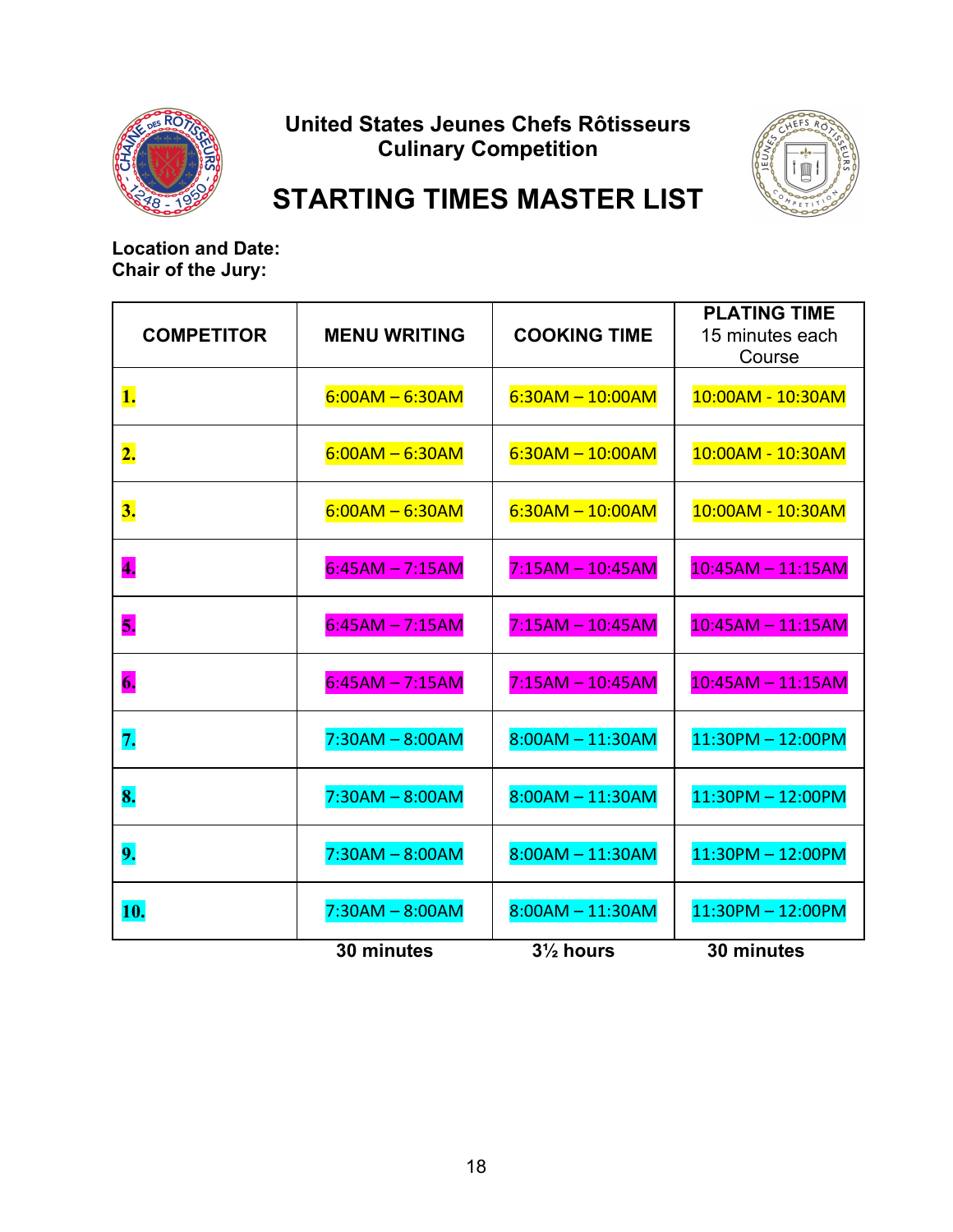

**Tasting Jury**

### **2021 Scoring Sheets Definitions Jeunes Chefs Rotisseurs Competition**

| Presentation<br>Portion size and Nutritional Balance, Arrangement and Composition, Complementary Colours, Temp of food, Clean plates<br>& within rim. | 20 |
|-------------------------------------------------------------------------------------------------------------------------------------------------------|----|
| <b>Creativity &amp; Complexity</b><br>Number and Execution of Components and Skills Displayed on the plate, Technical Degree of Difficulty            |    |
| Menu Compatibility<br>Menu description matches what is presented on the plate                                                                         |    |
| Flavour<br>Overall Balance of Taste, Aroma, Texture & Doneness. Would I pay for this dish.?                                                           | 30 |
| <b>Tasting Room Total Score</b>                                                                                                                       |    |

### **Kitchen Jury**

| Professionalism, Hygiene & Personal Safety<br>1) Demeanour, professional conduct in the kitchen. (-2)<br>2) Dress code (Shoes, Pants, Apron, No towels on person or apron). (-3)<br>3) Personal grooming (Hairnet, Facial Hair, Nails, No jewellery). (-2)<br>4) Hand-washing regimen, At start, between tasks, at end. (-3)<br>5) Glove or Tongs/Tweezers regimen at plating stage. (-2)                                                                                                                 | 12 |
|-----------------------------------------------------------------------------------------------------------------------------------------------------------------------------------------------------------------------------------------------------------------------------------------------------------------------------------------------------------------------------------------------------------------------------------------------------------------------------------------------------------|----|
| Food Safety, Workstation Safety & Sanitation<br>1) Clean as you go Cleaning & Sanitation of workstation regimen (at start, between tasks, at end). (-2)<br>2) Cross-Contamination prevention (sinks, boards, cloths, towels, toolboxes, fridge drip contamination). (-3)<br>3) Tasting Spoon regimen, (no double dipping or use of fingers). $(-2)$<br>4) Time-Temperature control (food not left out). $(-3)$<br>5) Knife safety (one at a time, correct knife for task, board secured, sharpness). (-2) | 12 |
| Organisation & Planning<br>1) Workstation Setup, neat, clear and uncluttered counters. (-3)?<br>2) Systematic Food Preparation. (-2)<br>3) Cooking and Cleaning Workflow. (-2)<br>4) Observed Work Plan documentation and methodical execution. (-2)<br>5) Storage procedures (Containers Covered/Wrapped and Labelled, Storage of Utensils and Equipment). (-3)                                                                                                                                          | 12 |
| <b>Product Utilisation &amp; Wastage</b><br>1) Use of Mandatory items. (deduct 4 marks if less than 50% of any item not used, maximum of 8 points deducted.)<br>2) All products fully utilised, including items taken from Common Table. $(-2)$<br>3) Waste Minimised. No over-production. (-3)<br>4) Food and Non-food Waste separated (recycling/composting). (-3)                                                                                                                                      | 12 |
| <b>Techniques and Skills Execution</b><br>1) Correct food preparation and cooking techniques used. (-2)<br>2) Correct equipment used. (-2)<br>3) Accuracy. $(-2)$<br>4) Quality. $(-2)$<br>5) Speed. $(-2)$<br>6) Finesse $(-2)$                                                                                                                                                                                                                                                                          | 12 |
| Kitchen Sub Total                                                                                                                                                                                                                                                                                                                                                                                                                                                                                         | 60 |
| Less: Correct Plate Temperature - (Y/N) Hot, Cold or Ambient<br>Subtract two points per 'No' per course (Assistant Kitchen Supervisor) (Maximum 6 points)                                                                                                                                                                                                                                                                                                                                                 |    |
| Less: Service Timing<br>Subtract one point per minute late for each course served late (Kitchen Supervisor)                                                                                                                                                                                                                                                                                                                                                                                               |    |
| Less: Finishing Timing<br>Subtract one point per minute for kitchen not cleaned and left within 30 minutes after dessert service time. Maximum 10<br>points. (Kitchen Supervisor)                                                                                                                                                                                                                                                                                                                         | -  |
| <b>Kitchen Total Score</b>                                                                                                                                                                                                                                                                                                                                                                                                                                                                                |    |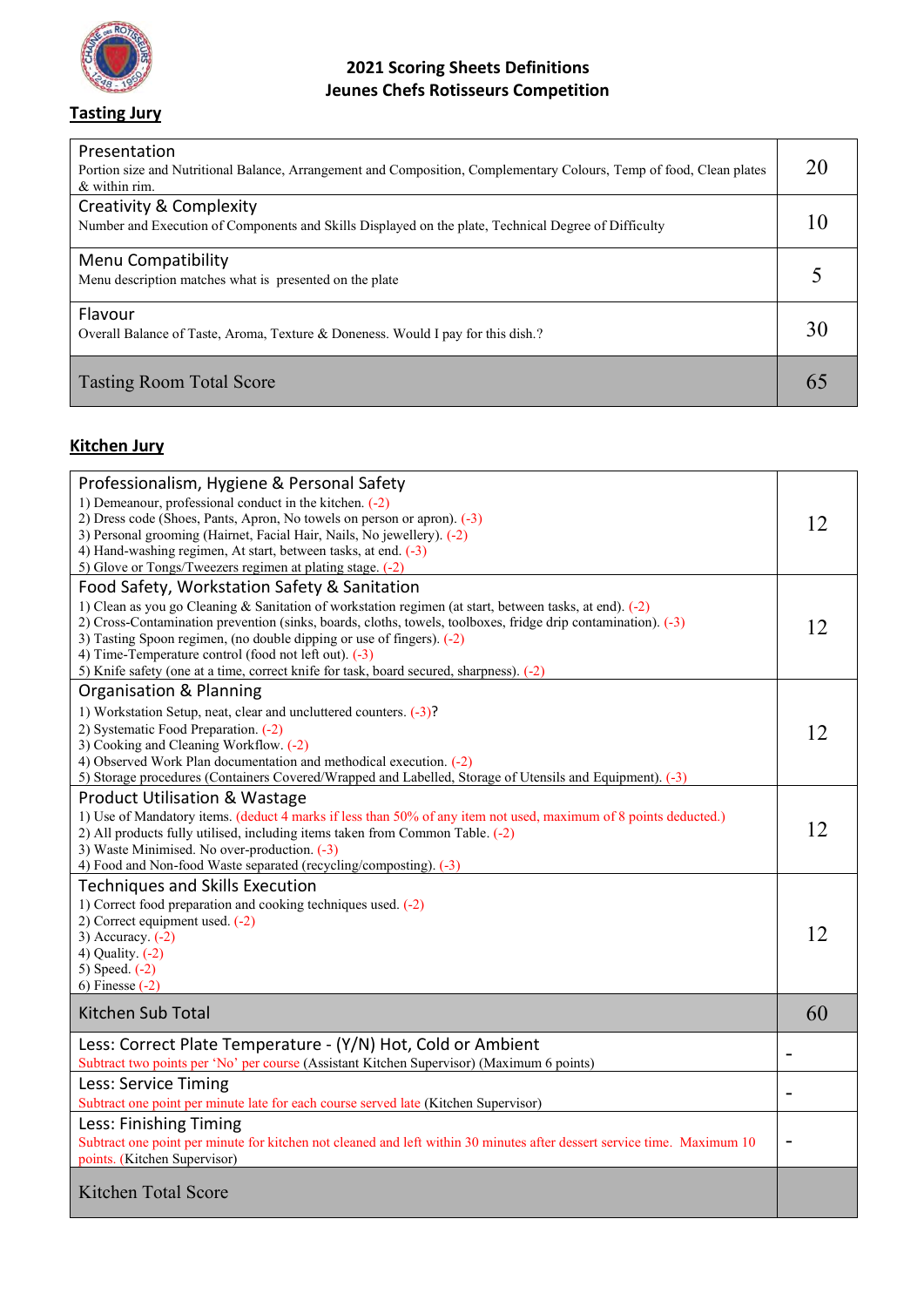

#### **Concours International des Jeunes Commis Rôtisseurs KITCHEN JUDGING SCORING FORM**

Date: <u>Conservation Constantine Conservation Conservation Conservation Conservation Conservation Conservation Conservation Conservation Conservation Conservation Conservation Conservation Conservation Conservation Conserva</u>

|                |                               |                                      |                         |                               | Judge 1                                |                                   |                                             |                           |                       |                               |                                    |                         |                               | <b>Judge 2</b>                  |                                   |                                             |                           |                       |                               |                                    |                         |                               | Judge 3                         |                                   |                                             |                           |                    |
|----------------|-------------------------------|--------------------------------------|-------------------------|-------------------------------|----------------------------------------|-----------------------------------|---------------------------------------------|---------------------------|-----------------------|-------------------------------|------------------------------------|-------------------------|-------------------------------|---------------------------------|-----------------------------------|---------------------------------------------|---------------------------|-----------------------|-------------------------------|------------------------------------|-------------------------|-------------------------------|---------------------------------|-----------------------------------|---------------------------------------------|---------------------------|--------------------|
| Competitors    | Professinalism/Hygiene/Safety | Food & Workstation Safety/Sanitation | Organization & Planning | Product Utilization & Wastage | <b>Techniques and Skills Execution</b> | Plate Temperature (-2 per course) | Plate Service Timing (- one point p.minute) | Finishing Clean-Up Timing | <b>Total score</b>    | Professinalism/Hygiene/Safety | Food&Workstation Safety/Sanitation | Organization & Planning | Product Utilization & Wastage | Techniques and Skills Execution | Plate Temperature (-2 per course) | Plate Service Timing (- one point p.minute) | Finishing Clean-Up Timing | <b>Total score</b>    | Professinalism/Hygiene/Safety | Food&Workstation Safety/Sanitation | Organization & Planning | Product Utilization & Wastage | Techniques and Skills Execution | Plate Temperature (-2 per course) | Plate Service Timing (- one point p.minute) | Finishing Clean-Up Timing | <b>Total score</b> |
|                | 12                            | 12                                   | 12                      | 12                            | 12                                     | -6                                | <b>No</b>                                   | $-10$                     | 60                    | 12                            | 12                                 | 12                      | 12                            | 12                              | $-6$                              | <b>No</b>                                   | $-10$                     | 60                    | 12                            | 12                                 | 12                      | $12$                          | 12                              | $-6$                              | <b>No</b>                                   | $-10$                     | 60                 |
| A <sub>1</sub> |                               |                                      |                         |                               |                                        |                                   | Max.                                        |                           | -time<br>$\mathbf{0}$ |                               |                                    |                         |                               |                                 |                                   | Max.                                        |                           | -time<br>$\mathbf{0}$ |                               |                                    |                         |                               |                                 |                                   | Max.                                        |                           | -time<br>$\pmb{0}$ |
| A2             |                               |                                      |                         |                               |                                        |                                   |                                             |                           | $\mathbf{0}$          |                               |                                    |                         |                               |                                 |                                   |                                             |                           | $\mathbf{0}$          |                               |                                    |                         |                               |                                 |                                   |                                             |                           | $\pmb{0}$          |
| A3             |                               |                                      |                         |                               |                                        |                                   |                                             |                           | $\mathbf 0$           |                               |                                    |                         |                               |                                 |                                   |                                             |                           | $\Omega$              |                               |                                    |                         |                               |                                 |                                   |                                             |                           | $\pmb{0}$          |
| A4             |                               |                                      |                         |                               |                                        |                                   |                                             |                           | $\mathbf{0}$          |                               |                                    |                         |                               |                                 |                                   |                                             |                           | $\mathbf{0}$          |                               |                                    |                         |                               |                                 |                                   |                                             |                           | $\mathbf 0$        |
| A <sub>5</sub> |                               |                                      |                         |                               |                                        |                                   |                                             |                           | $\mathbf{0}$          |                               |                                    |                         |                               |                                 |                                   |                                             |                           | $\mathbf{0}$          |                               |                                    |                         |                               |                                 |                                   |                                             |                           | $\pmb{0}$          |
| A <sub>6</sub> |                               |                                      |                         |                               |                                        |                                   |                                             |                           | $\mathbf{0}$          |                               |                                    |                         |                               |                                 |                                   |                                             |                           | $\mathbf{0}$          |                               |                                    |                         |                               |                                 |                                   |                                             |                           | $\mathbf 0$        |
| A7             |                               |                                      |                         |                               |                                        |                                   |                                             |                           | $\overline{0}$        |                               |                                    |                         |                               |                                 |                                   |                                             |                           | $\mathbf{0}$          |                               |                                    |                         |                               |                                 |                                   |                                             |                           | $\pmb{0}$          |
| A <sub>8</sub> |                               |                                      |                         |                               |                                        |                                   |                                             |                           | $\mathbf{0}$          |                               |                                    |                         |                               |                                 |                                   |                                             |                           | $\mathbf{0}$          |                               |                                    |                         |                               |                                 |                                   |                                             |                           | $\pmb{0}$          |
| A <sub>9</sub> |                               |                                      |                         |                               |                                        |                                   |                                             |                           | $\mathbf{0}$          |                               |                                    |                         |                               |                                 |                                   |                                             |                           | $\mathbf{0}$          |                               |                                    |                         |                               |                                 |                                   |                                             |                           | $\pmb{0}$          |
| A10            |                               |                                      |                         |                               |                                        |                                   |                                             |                           | $\overline{0}$        |                               |                                    |                         |                               |                                 |                                   |                                             |                           | $\mathbf{0}$          |                               |                                    |                         |                               |                                 |                                   |                                             |                           | $\mathbf 0$        |
| A11            |                               |                                      |                         |                               |                                        |                                   |                                             |                           | $\Omega$              |                               |                                    |                         |                               |                                 |                                   |                                             |                           | $\Omega$              |                               |                                    |                         |                               |                                 |                                   |                                             |                           | $\mathbf 0$        |
| A12            |                               |                                      |                         |                               |                                        |                                   |                                             |                           | $\overline{0}$        |                               |                                    |                         |                               |                                 |                                   |                                             |                           | $\mathbf{0}$          |                               |                                    |                         |                               |                                 |                                   |                                             |                           | $\mathbf 0$        |
|                |                               |                                      |                         |                               |                                        |                                   |                                             |                           |                       |                               |                                    |                         |                               |                                 |                                   |                                             |                           |                       |                               |                                    |                         |                               |                                 |                                   |                                             |                           |                    |
| <b>B1</b>      |                               |                                      |                         |                               |                                        |                                   |                                             |                           | $\mathbf{0}$          |                               |                                    |                         |                               |                                 |                                   |                                             |                           | $\mathbf{0}$          |                               |                                    |                         |                               |                                 |                                   |                                             |                           | $\pmb{0}$          |
| <b>B2</b>      |                               |                                      |                         |                               |                                        |                                   |                                             |                           | $\overline{0}$        |                               |                                    |                         |                               |                                 |                                   |                                             |                           | $\mathbf{0}$          |                               |                                    |                         |                               |                                 |                                   |                                             |                           | $\pmb{0}$          |
| B <sub>3</sub> |                               |                                      |                         |                               |                                        |                                   |                                             |                           | $\mathbf{0}$          |                               |                                    |                         |                               |                                 |                                   |                                             |                           | $\mathbf{0}$          |                               |                                    |                         |                               |                                 |                                   |                                             |                           | $\pmb{0}$          |
| <b>B4</b>      |                               |                                      |                         |                               |                                        |                                   |                                             |                           | $\overline{0}$        |                               |                                    |                         |                               |                                 |                                   |                                             |                           | $\mathbf{0}$          |                               |                                    |                         |                               |                                 |                                   |                                             |                           | $\mathbf 0$        |
| <b>B5</b>      |                               |                                      |                         |                               |                                        |                                   |                                             |                           | $\overline{0}$        |                               |                                    |                         |                               |                                 |                                   |                                             |                           | $\mathbf{0}$          |                               |                                    |                         |                               |                                 |                                   |                                             |                           | $\pmb{0}$          |
| <b>B6</b>      |                               |                                      |                         |                               |                                        |                                   |                                             |                           | $\overline{0}$        |                               |                                    |                         |                               |                                 |                                   |                                             |                           | $\mathbf{0}$          |                               |                                    |                         |                               |                                 |                                   |                                             |                           | $\mathbf 0$        |
| <b>B7</b>      |                               |                                      |                         |                               |                                        |                                   |                                             |                           | $\mathbf 0$           |                               |                                    |                         |                               |                                 |                                   |                                             |                           | $\mathbf{0}$          |                               |                                    |                         |                               |                                 |                                   |                                             |                           | $\pmb{0}$          |
| <b>B8</b>      |                               |                                      |                         |                               |                                        |                                   |                                             |                           | $\mathbf 0$           |                               |                                    |                         |                               |                                 |                                   |                                             |                           | $\mathbf{0}$          |                               |                                    |                         |                               |                                 |                                   |                                             |                           | $\pmb{0}$          |
| <b>B9</b>      |                               |                                      |                         |                               |                                        |                                   |                                             |                           | $\overline{0}$        |                               |                                    |                         |                               |                                 |                                   |                                             |                           | $\mathbf{0}$          |                               |                                    |                         |                               |                                 |                                   |                                             |                           | $\mathbf 0$        |
| <b>B10</b>     |                               |                                      |                         |                               |                                        |                                   |                                             |                           | $\overline{0}$        |                               |                                    |                         |                               |                                 |                                   |                                             |                           | $\mathbf{0}$          |                               |                                    |                         |                               |                                 |                                   |                                             |                           | $\pmb{0}$          |
| <b>B11</b>     |                               |                                      |                         |                               |                                        |                                   |                                             |                           | $\overline{0}$        |                               |                                    |                         |                               |                                 |                                   |                                             |                           | $\mathbf{0}$          |                               |                                    |                         |                               |                                 |                                   |                                             |                           | $\pmb{0}$          |
| <b>B12</b>     |                               |                                      |                         |                               |                                        |                                   |                                             |                           | $\overline{0}$        |                               |                                    |                         |                               |                                 |                                   |                                             |                           | $\overline{0}$        |                               |                                    |                         |                               |                                 |                                   |                                             |                           | $\overline{0}$     |

Judge Signature Below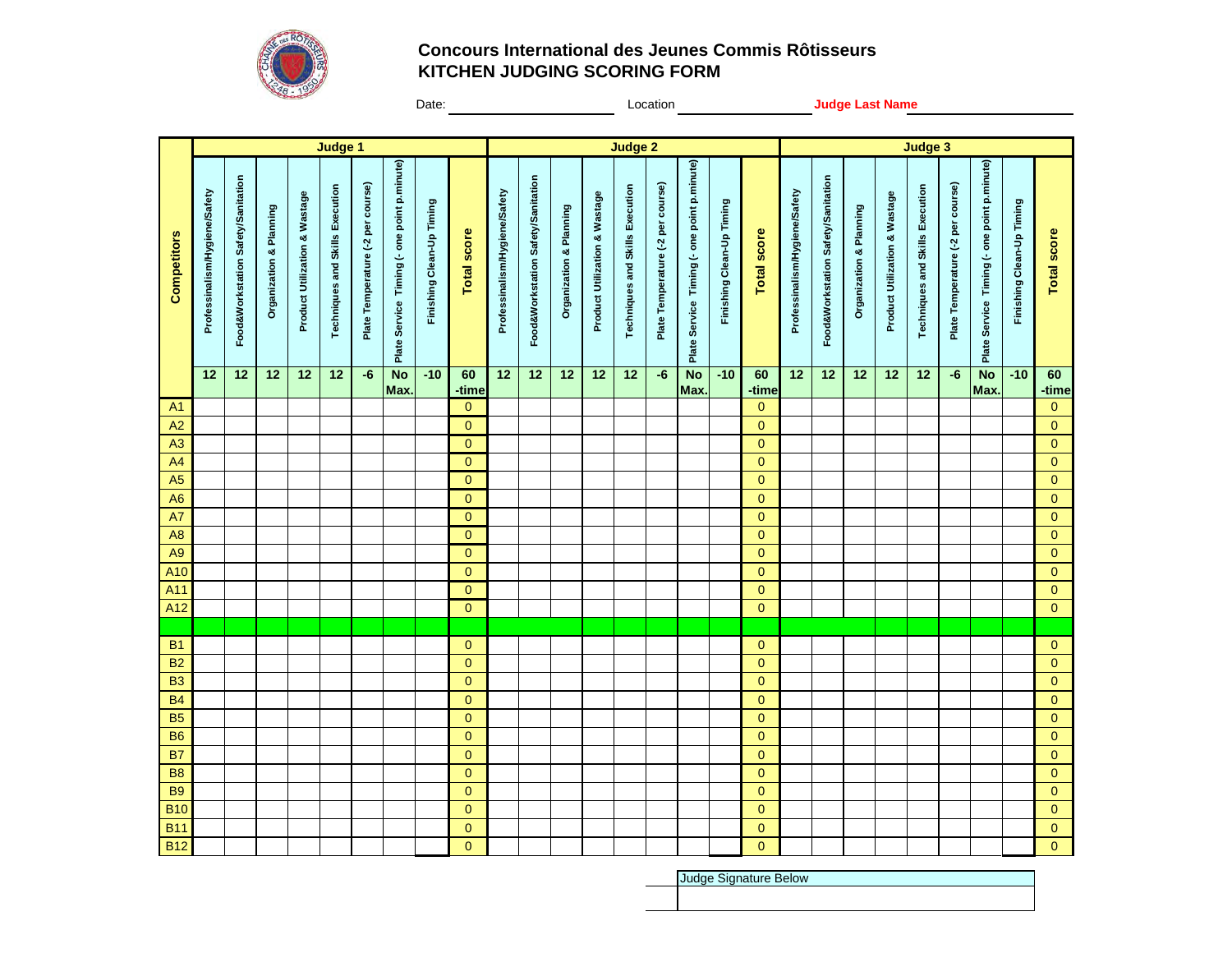

# **Concours International des Jeunes Chefs Rôtisseurs Kitchen Supervisor Time Fault Sheet**

|                    | Date                                   |                                    |                                       |                          |                     | Location                |
|--------------------|----------------------------------------|------------------------------------|---------------------------------------|--------------------------|---------------------|-------------------------|
|                    |                                        |                                    |                                       |                          |                     | <b>Print Judge Name</b> |
| <b>Competitors</b> | Appetizer Timing (- one point p.minute | Main Timing (- one point p.minute) | Dessert Timing (- one point p.minute) | <b>Total Time Faults</b> | Finishing Timing-10 |                         |
|                    | $\overline{N}$<br>Max.                 | $\overline{N}$<br>Max.             | $\overline{N}$<br>Max.                |                          | $-10$               |                         |
| A1                 |                                        |                                    |                                       |                          |                     |                         |
| A2                 |                                        |                                    |                                       |                          |                     |                         |
| A3                 |                                        |                                    |                                       |                          |                     |                         |
| A4                 |                                        |                                    |                                       |                          |                     |                         |
| A5                 |                                        |                                    |                                       |                          |                     |                         |
| A6                 |                                        |                                    |                                       |                          |                     |                         |
| A7                 |                                        |                                    |                                       |                          |                     |                         |
| A8                 |                                        |                                    |                                       |                          |                     |                         |
| A9                 |                                        |                                    |                                       |                          |                     |                         |
| A10                |                                        |                                    |                                       |                          |                     |                         |
| A11                |                                        |                                    |                                       |                          |                     |                         |
| A12                |                                        |                                    |                                       |                          |                     |                         |
| B <sub>1</sub>     |                                        |                                    |                                       |                          |                     |                         |
| <b>B2</b>          |                                        |                                    |                                       |                          |                     |                         |
| <b>B3</b>          |                                        |                                    |                                       |                          |                     |                         |
| <b>B4</b>          |                                        |                                    |                                       |                          |                     |                         |
| <b>B5</b>          |                                        |                                    |                                       |                          |                     |                         |
| <b>B6</b>          |                                        |                                    |                                       |                          |                     |                         |
| <b>B7</b>          |                                        |                                    |                                       |                          |                     |                         |
| <b>B8</b>          |                                        |                                    |                                       |                          |                     |                         |
| <b>B9</b>          |                                        |                                    |                                       |                          |                     |                         |
| <b>B10</b>         |                                        |                                    |                                       |                          |                     |                         |
| <b>B11</b>         |                                        |                                    |                                       |                          |                     |                         |
| <b>B12</b>         |                                        |                                    |                                       |                          |                     |                         |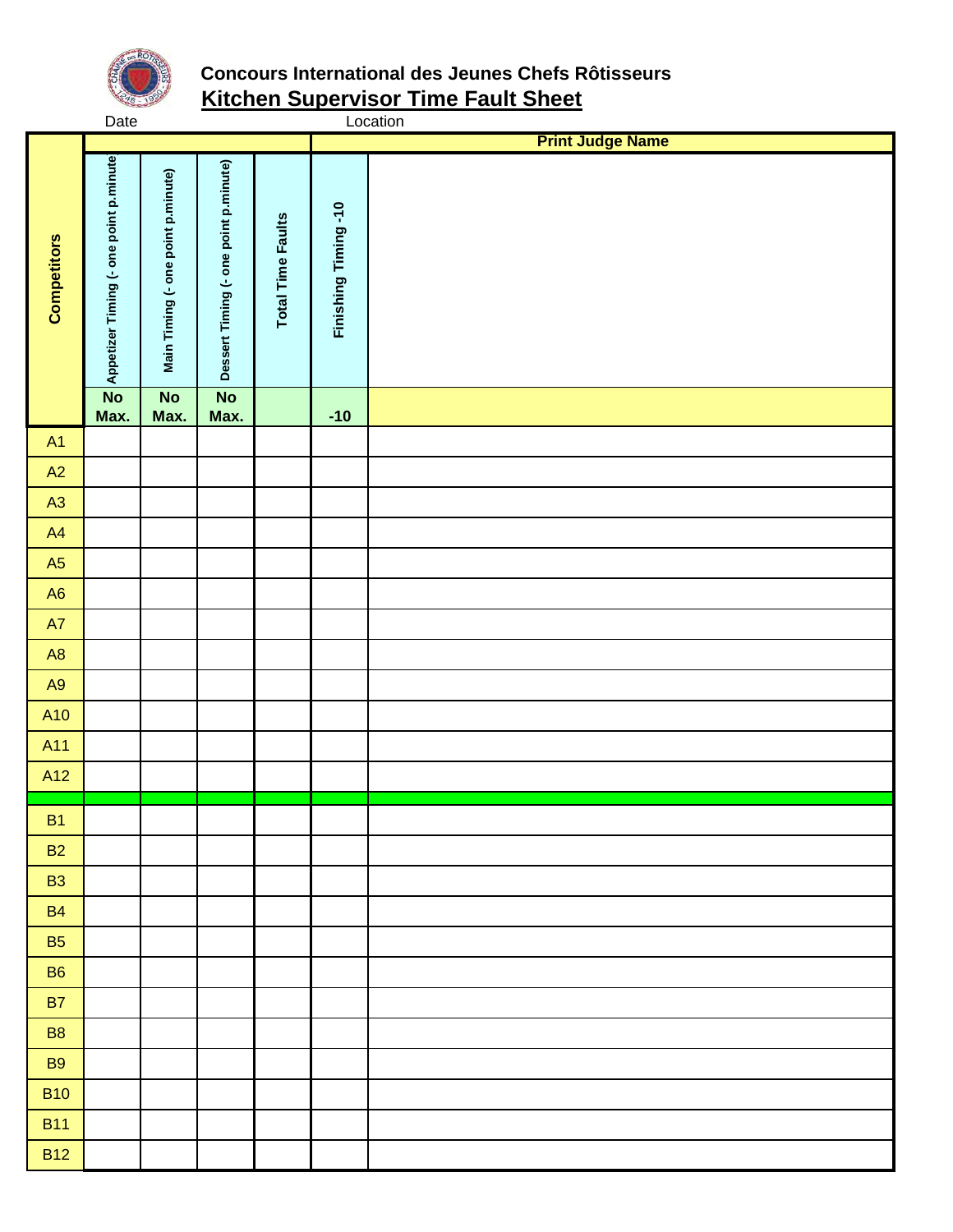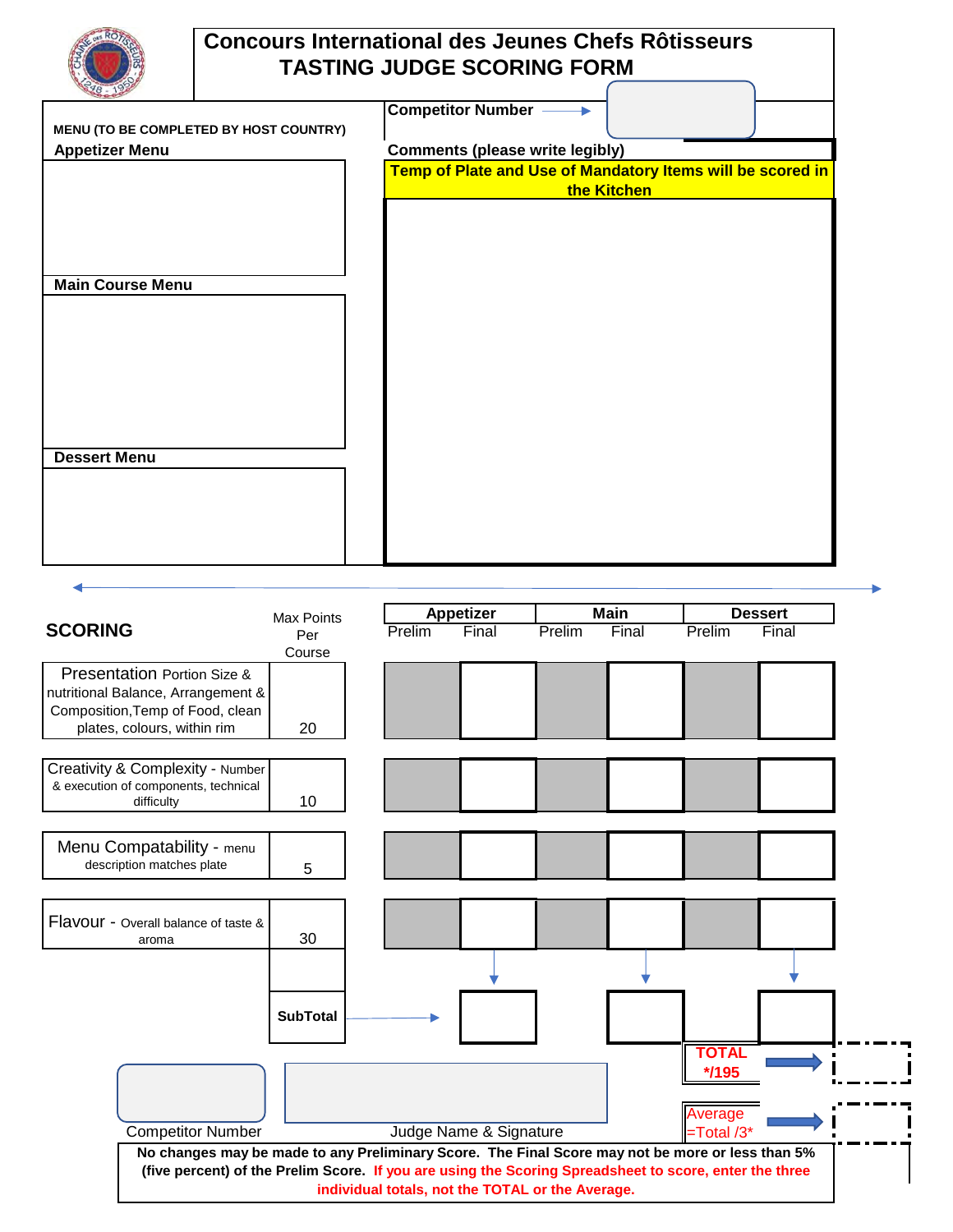

#### **Concours International des Jeunes Chefs Rôtisseurs** Date **TALLY SHEET SCORING**

**Competitor Number**

### **Competitor Name**

| <b>KITCHEN FLOOR SCORES</b> |              | <b>SERVICE/TASTING AVERA</b> |         |          |
|-----------------------------|--------------|------------------------------|---------|----------|
| Judge 1                     | $0 - 60$     |                              | Judge 1 | $0 - 65$ |
| Judge 2                     | $0 - 60$     |                              | Judge 2 | $0 - 65$ |
| Judge 3                     | $0 - 60$     |                              | Judge 3 | $0 - 65$ |
| Judge 4                     | $0 - 60$     |                              | Judge 4 | $0 - 65$ |
| Judge 5                     | $0 - 60$     |                              | Judge 5 | $0 - 65$ |
|                             | Subtotal (A) |                              | Judge 6 | $0 - 65$ |
|                             |              |                              |         |          |

| Number of Judges (B) |
|----------------------|
|----------------------|

| Kitchen Score (A/B) |  |
|---------------------|--|
| <b>LESS Faults</b>  |  |
|                     |  |

Final Kitchen Score (D)

#### **FINAL TABULATION**

| Final Kitchen Score (D)         |         |  |
|---------------------------------|---------|--|
| Final Service/Tasting Score (H) |         |  |
| <b>FINAL SCORE</b>              | max 125 |  |

**Location**

# **SERVICE/TASTING AVERAGE SCORES**

| $0 - 60$             | Judge 1  | $0 - 65$     |
|----------------------|----------|--------------|
| $0 - 60$             | Judge 2  | $0 - 65$     |
| $0 - 60$             | Judge 3  | $0 - 65$     |
| $0 - 60$             | Judge 4  | $0 - 65$     |
| $0 - 60$             | Judge 5  | $0 - 65$     |
| Subtotal (A)         | Judge 6  | $0 - 65$     |
|                      | Judge 7  | $0 - 65$     |
|                      | Judge 8  | $0 - 65$     |
| (A/B)                | Judge 9  | $0 - 65$     |
| <b>ESS Faults</b>    | Judge 10 | $0 - 65$     |
| $R_{\text{max}}$ (D) |          | Subtotal (F) |

| Number of Judges (G)              |  |
|-----------------------------------|--|
| Final Service/Tasting Score (F/G) |  |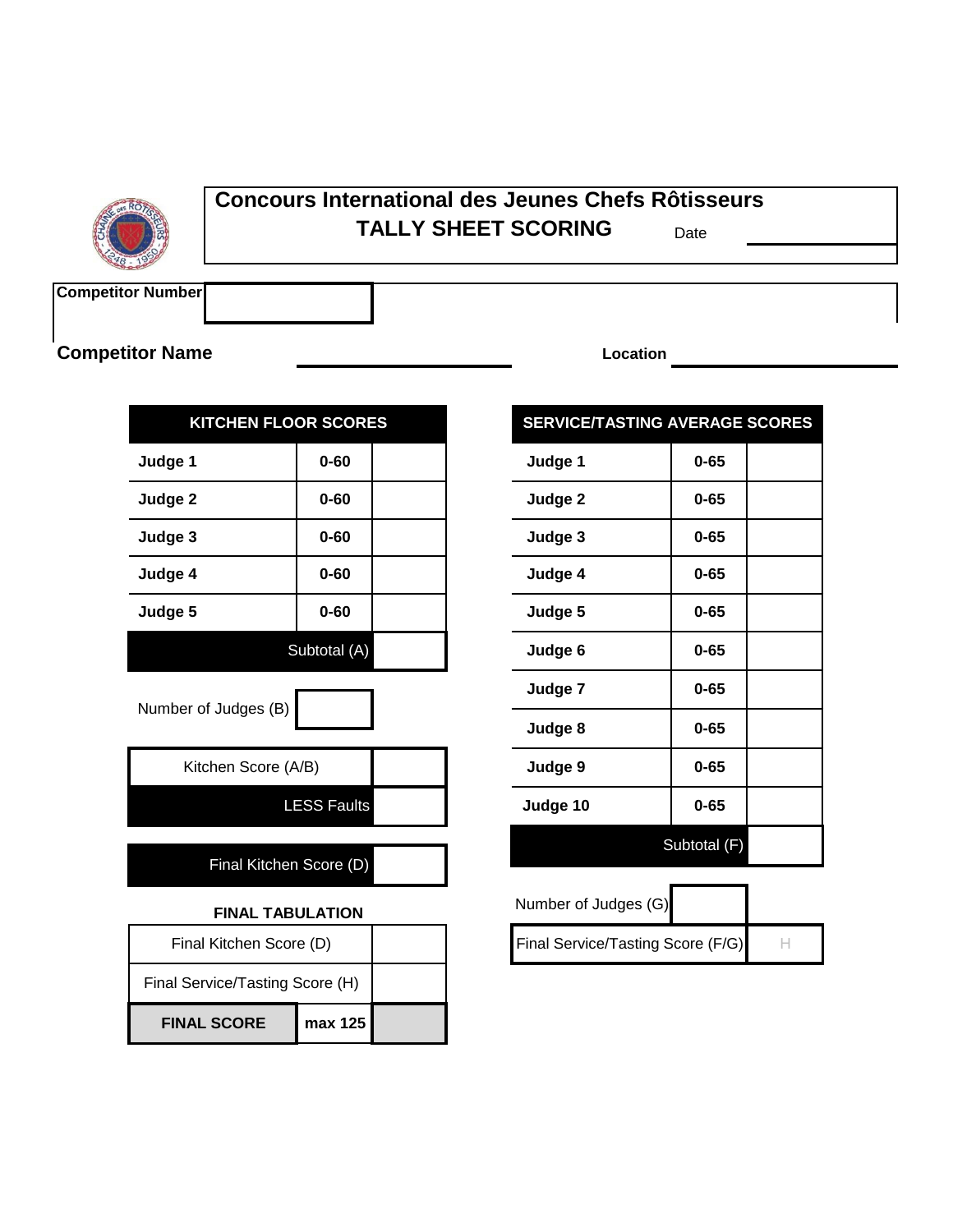# Jeunes Chefs Rotisseurs Par List

#### **Produce:**

\*Shallots \*Whole Garlic (2-3 Cloves) \*Ginger Root (1#) \*Lemons (2) \*Limes (3) Yellow Onions Carrots Celery Stalk Potatoes, Idaho Potatoes, Sweet Tomatoes (6X6) Mushroom, White Mushroom, Shitaki Orange, Navel Mango **Strawberries Blueberries** Arugala Romaine Endive Baby Spinach

#### **Fresh Herbs:**

Basil Chervil Parsley, Italian Parsley, Cilantro Tarragon Thyme

#### **Dairy:**

Eggs Butter, Unsalted Butter, Clarified Sour Cream Shortening Cheese, Swiss Cheese, Parmesan Cheese, Mozzarella Cheese, Mild Cheddar Milk, Whole Cream, Whipping Buttermilk

#### **Grocery:**

Arrowroot Corn Starch Flour, All Purpose Flour, Bread Flour, Semolina Durum Graham Cracker Crumbs Bread, Sliced White Baking Powder Chili Garlic Sauce Baking Soda Honey Molasses Gelatin Sheets Sugar, Powder Sugar, Granulated Sugar, Brown Spices & Herbs, Dry – Assorted Wasabi Powder Mustard, Dijon Soy Sauce Oil, Peanut Oil, Olive Extra Virgin Oil, Rape Seed Oil, Sesame Seed Oil, Vegetable Vinegar, White Wine Vinegar, Red Wine Vinegar, Balsamic Vinegar, Tarragon

#### **Chocolate:**

Semi Sweet Chips Couverture Dark Cocoa Powder

#### **Grain, Nuts & Legumes:**

Arborio **Couscous** Rice, Long Grain Quinoa Almonds, Sliced Pistachio Walnuts

Revised March 31, 2021 by Michael Ty

\* Denotes these items must be on each station at the beginning of the competition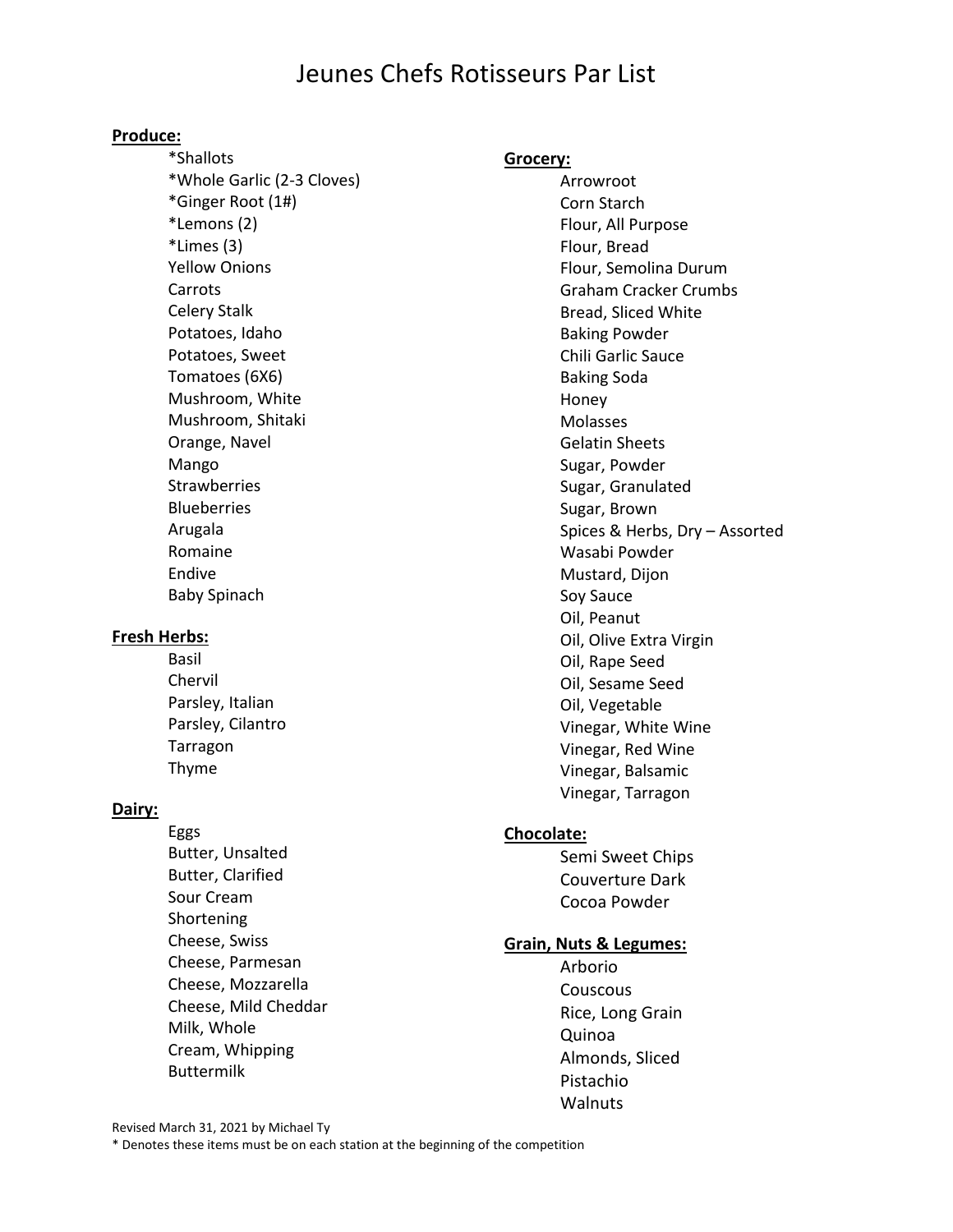# Jeunes Chefs Rotisseurs Par List

#### **Fresh Stock:**

Chicken Veal Fish Vegetable

#### **Wine and Liquors:**

Wine, Red Wine, Port Wine, Sherry Dry Wine, White Brandy Grand Marnier Kirschwasser Pernod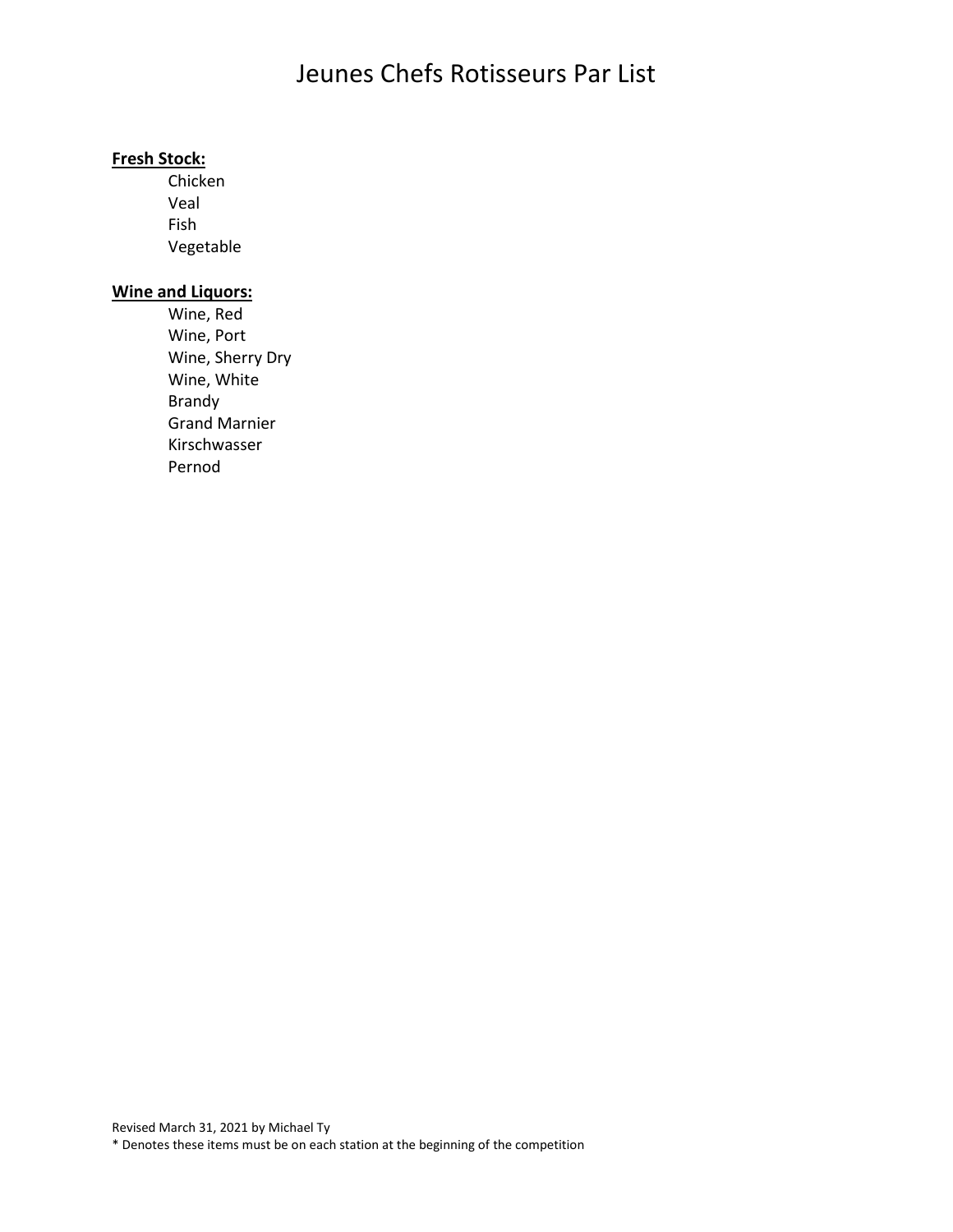# **Conseiller Culinaire Funds**

The Objective of creating this fund is to assist Culinaires' regional and national with financial challenges in their region or national events. In addition, part of the funds will be utilized to assist Young Chefs prepare for the International competition each year. If there are ample funds in the account in the future, these funds can assist in travel and hotel accommodations for regional competitors' travel, but only if the account has received funds from that region's Culinaire.

The funds will be generated from the following:

- 1. Personal and corporate donations
- 2. Regional and/or National Fundraising activities
	- a. Silent and Live Auctions
	- b. Raffles
	- c. Chaîne Chefs Training Facility revenue and renewal fees (every three years)
	- d. Participation in National Culinary Fundraising Dinner or conducting a Regional Fundraising Dinner
	- e. Regional Culinaires must request approval for partners in their region to ensure that they are not in conflict with other entities, i.e., Foundation and Chaîne National events
- 3. Profits from the National Culinary Weekend or Regional fundraising events
	- a. Residual funds from a National Culinary Weekend
	- b. National Partnerships with foodservice corporations, i.e., Jones Dairy Farms
	- c. In-kind donations (which more recently have saved expenditures that the Chaîne had to fund in the past; we currently do not pay for these expenses.
	- d. Residual funds from a Regional Young Chefs Competitions
		- i. Regional Culinaires can seek partnerships in their region
		- ii. Regional Culinaires may conduct a raffle during their competition for donated prizes

All residual funds are sent to the National Office with an accounting of all revenue received and all expenses incurred. Copies of all checks and receipts for all expenditures must be turned into the National Office within 30 days of the completion of each regional competition.

- a. Each Provincial Culinaire is required to submit a budget to the National Culinaire and Vice Culinaire each year in September of the year prior to that of the competition
	- i. This includes an itemization of his/her partnerships and other revenue streams that will be available
	- ii. This includes their expenditures for the coming year's expenses, which includes travel, meals, hotel accommodations, incidental expenses, recognition awards and gifts
- b. Approved expenditures include travel, hotel accommodations and reasonable incidental expenses for the Culinaire of the region
- c. For recognition/gifts for the jury members and host competition site
- d. Possible additional recognition for the Young Chefs and/or Pastry competitors
- e. Any other expenditures not on the budget must receive prior approval from the National Culinaire or the Vice Chair in writing, and sent to them a minimum of 4 weeks prior to their competition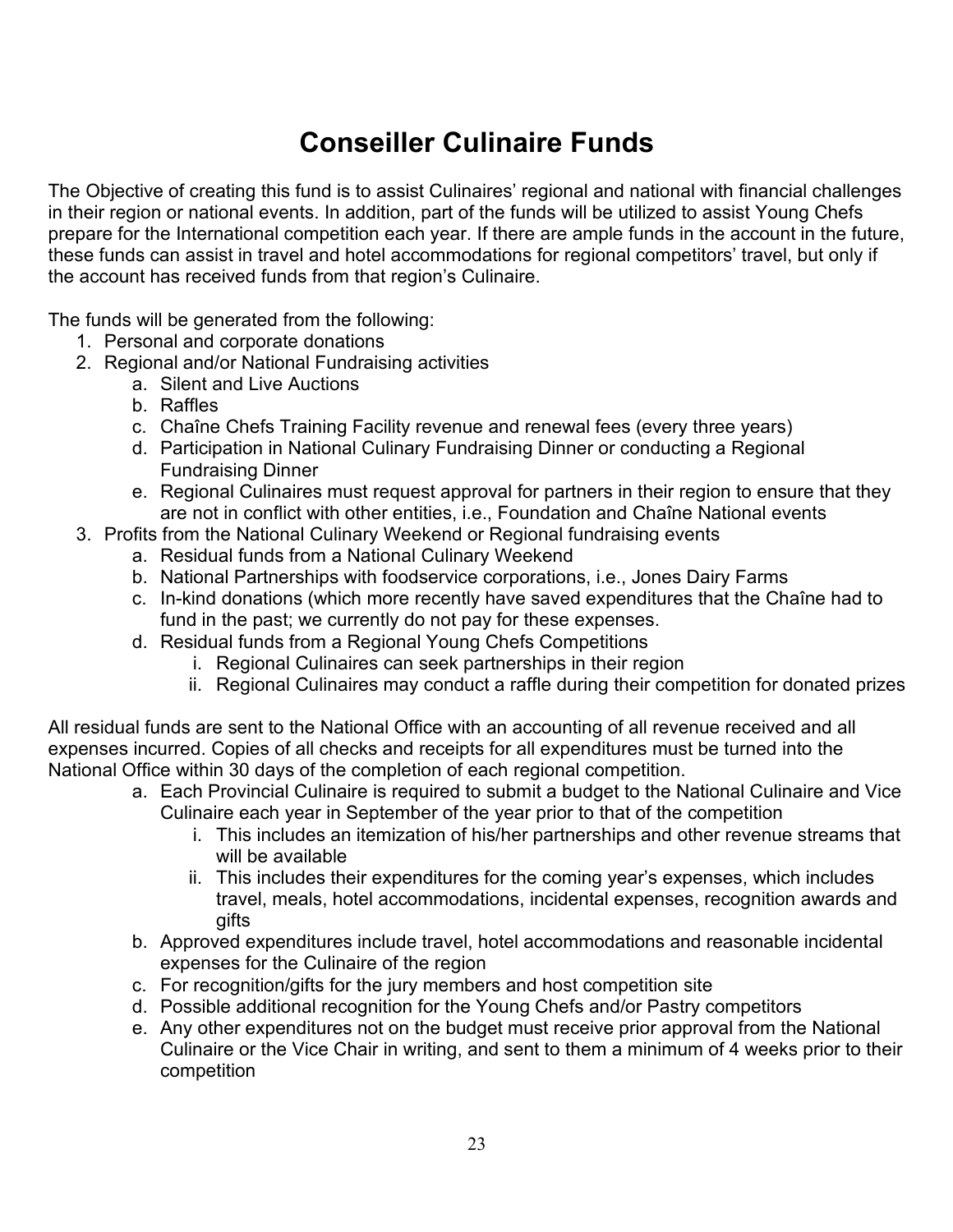Distribution of the residual funds that are sent to the National Office can be used for future expenditures in accordance with the following:

- a. Any funds turned into the National Office will be earmarked as 60% for the regional Culinaires and 40% for the National
- b. Travel, Hotel Accommodations and Incidental Expenditures related to Culinary Events
- c. Young Chefs grants for the future, based upon their regional pool, not to exceed the share earmarked from the previous year's funds
- d. All requests for funding must be submitted in writing to the National Culinaire and Vice Chair, and a copy given to the Executive Director, a minimum of 4 weeks prior to their event

To establish this fund, we would like to fund this account with a minimum of \$35,000.00 before any funds can start funding your regions request. In order to participate in the fund, the specific region requesting this fund must have participated and contributed for them to be eligible for withdrawal, regardless of the amount contributed to the fund. Every effort will then be taken so the account is maintained at or above this amount; if it drops below this level, no funds will be distributed until it has been restored to the minimum level. The only way a Provincial Culinaire can request financial assistance is by participating and contributing to the pool.

As a courtesy to the respective Bailli Provincial, all communications relating to his or her province are to be copied to him or her.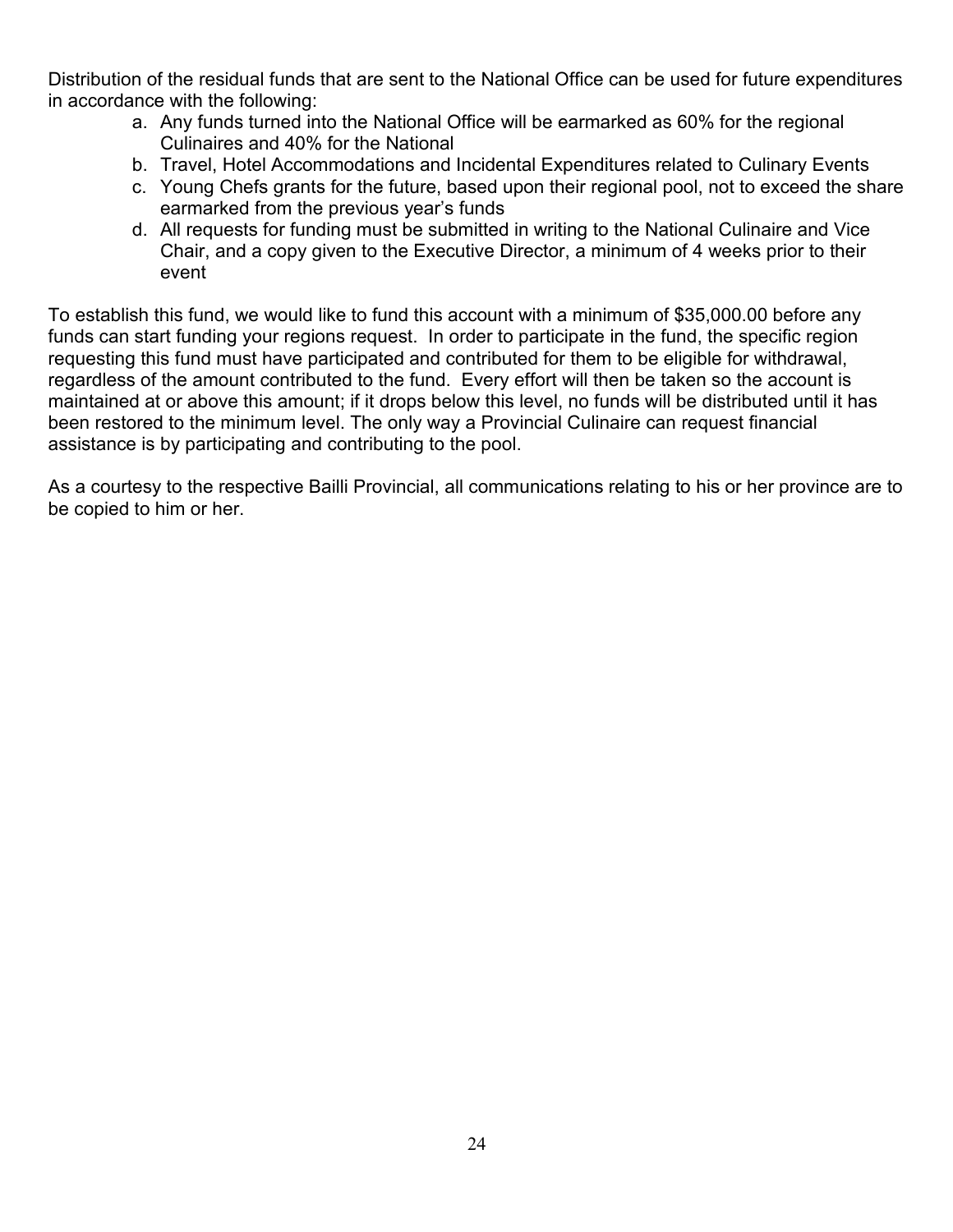# **United States Jeunes Chefs Rôtisseurs Application**



**Complete and send forms along with copy of Passport and Driver's License to Regional Conseiller Culinarie**

| Date:               |        |                       | Cong                                                                   |
|---------------------|--------|-----------------------|------------------------------------------------------------------------|
| Name:               |        |                       | Chaîne des Rôtisseurs                                                  |
| Address:            |        |                       | 285 Madison Avenue<br>Madison, New Jersey 07940<br>Phone: 973-360-9200 |
| City:               |        |                       | Fax: 973-360-9330<br>www.chaineus.org                                  |
| State/Province:     |        |                       | E-mail: chaine@chaineus.org                                            |
| Zip/Postal<br>Code: |        |                       |                                                                        |
|                     |        |                       |                                                                        |
| Home Phone:         |        | *Date of Birth:       | Date confirmed by<br>Culinaire (Initial) ______                        |
| Cell Phone:         |        | Country of            |                                                                        |
| Work Phone:         |        | Citizenship:          |                                                                        |
| E-mail Address:     |        | **Passport<br>Number: |                                                                        |
| Male                | Female |                       |                                                                        |

#### **\*Date of Birth must be verified by the Conseiller Culinaire Provincial**

### **Education**

Contestants must be born on or after October 1, 1995 of the calendar year in which they would compete in the 2022 International Competition. **\*\*Passport is required for Culinary Competition Finals.**

| <b>Type of School</b>           | Name of School and Complete Mailing Address | No. Years<br><b>Completed</b> | <b>Major or Degree</b> |
|---------------------------------|---------------------------------------------|-------------------------------|------------------------|
| <b>High School</b>              |                                             |                               |                        |
| College Bus. Or<br>Trade School |                                             |                               |                        |
| Other                           |                                             |                               |                        |

#### **Employment**

| Name of<br>Employer:        | Job Title: |
|-----------------------------|------------|
| Complete<br><b>Address:</b> |            |
| Phone:                      | Web site:  |

#### **Sponsor Information**

| Name:               |  |
|---------------------|--|
| Position & Chapter: |  |
| Address:            |  |
| Phone:              |  |
| E-mail:             |  |

Please use space below to outline culinary background and education as well as an approximately 150-word essay stating your desire and

interest in the competition and long-term goals in the field.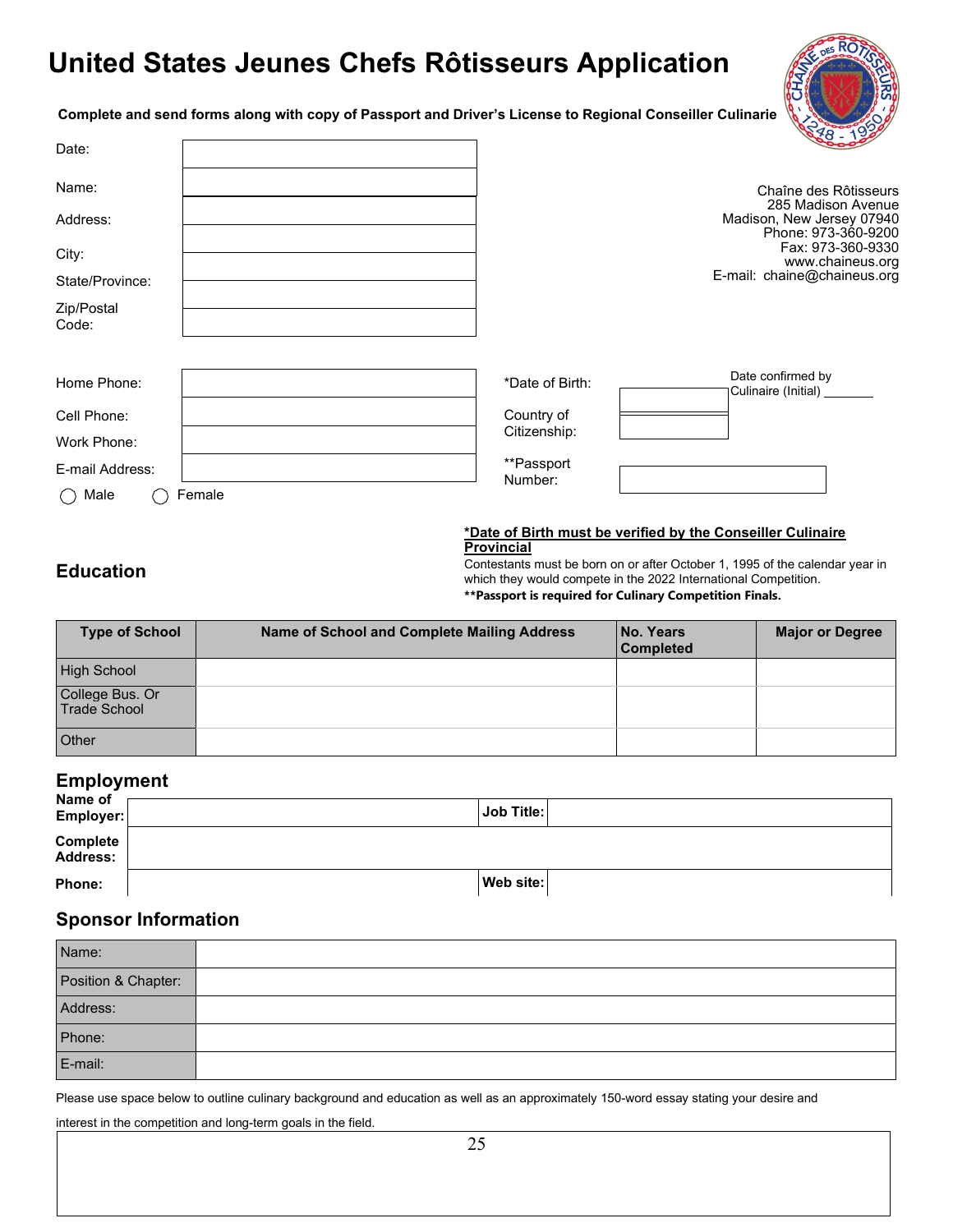# **United States Jeunes Chefs Rôtisseurs Culinary Competition**



# **Competitor Release Form**

Chaîne des Rôtisseurs 285 Madison Avenue Madison, New Jersey 07940 Phone: 973-360-9200 Fax: 973-360-9330 [www.chaineus.org](http://www.chaineus.org/) E-mail: [chaine@chaineus.org](mailto:chaine@chaineus.org)

| Name:            |  |
|------------------|--|
| Address:         |  |
| City:            |  |
| State/Province:  |  |
| Zip/Postal Code: |  |
|                  |  |

**Complete and send forms to: Regional Conseiller Culinarie**

I agree to participate in photography or filming of my person in relation to the Jeunes Chefs Rôtisseurs competitions in the United States.

I acknowledge and agree that my name, photography and filming of my likeness and commentary made by myself may be used in the presentation and advertising of the said material of any purpose and in the medium whether known or hereafter developed for the later use.

I agree that the United States Chaîne des Rôtisseurs and its officers may assign or license this release to any person or organization at their sole discretion, as they shall see fit without any obligation to notify me.

Should I place first in the U.S. national competition, if invited by the Bailliage des Etats-Unis, I also agree to appear and compete as its representative in that year's International Jeunes Chefs Rôtisseurs competition or forfeit all considerations and titles if I fail to do so.

| Date:                                        |    |  |  |
|----------------------------------------------|----|--|--|
| <b>Competitors Signature:</b>                |    |  |  |
| <b>Witness to Competitor's</b><br>Signature: |    |  |  |
|                                              | 26 |  |  |